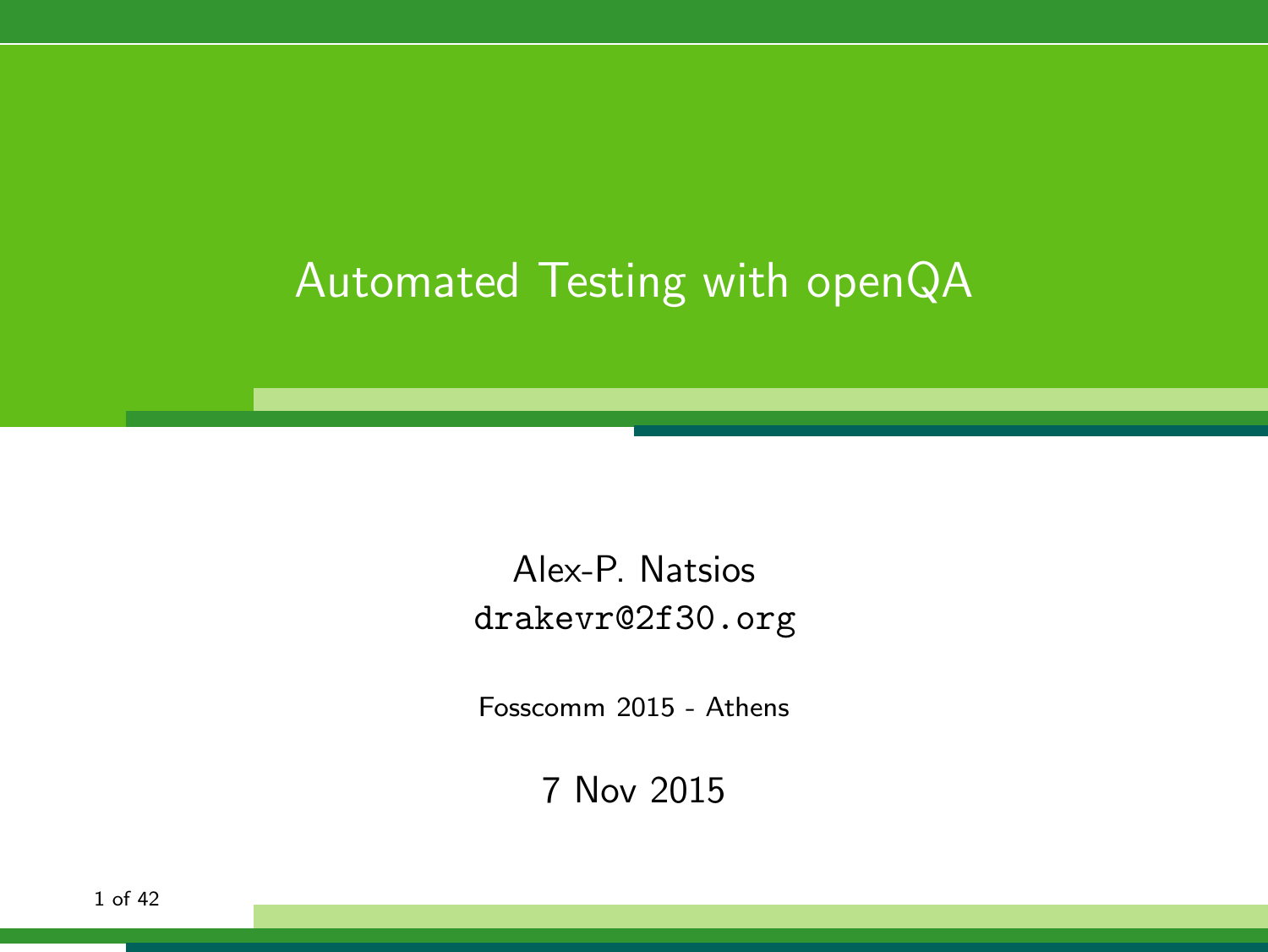### \$ whoami

- Alexandros-Panayiotis Natsios
- IRC Handle: Drakevr
- cs undergrad student @ teilar.gr
- openSUSE Advocate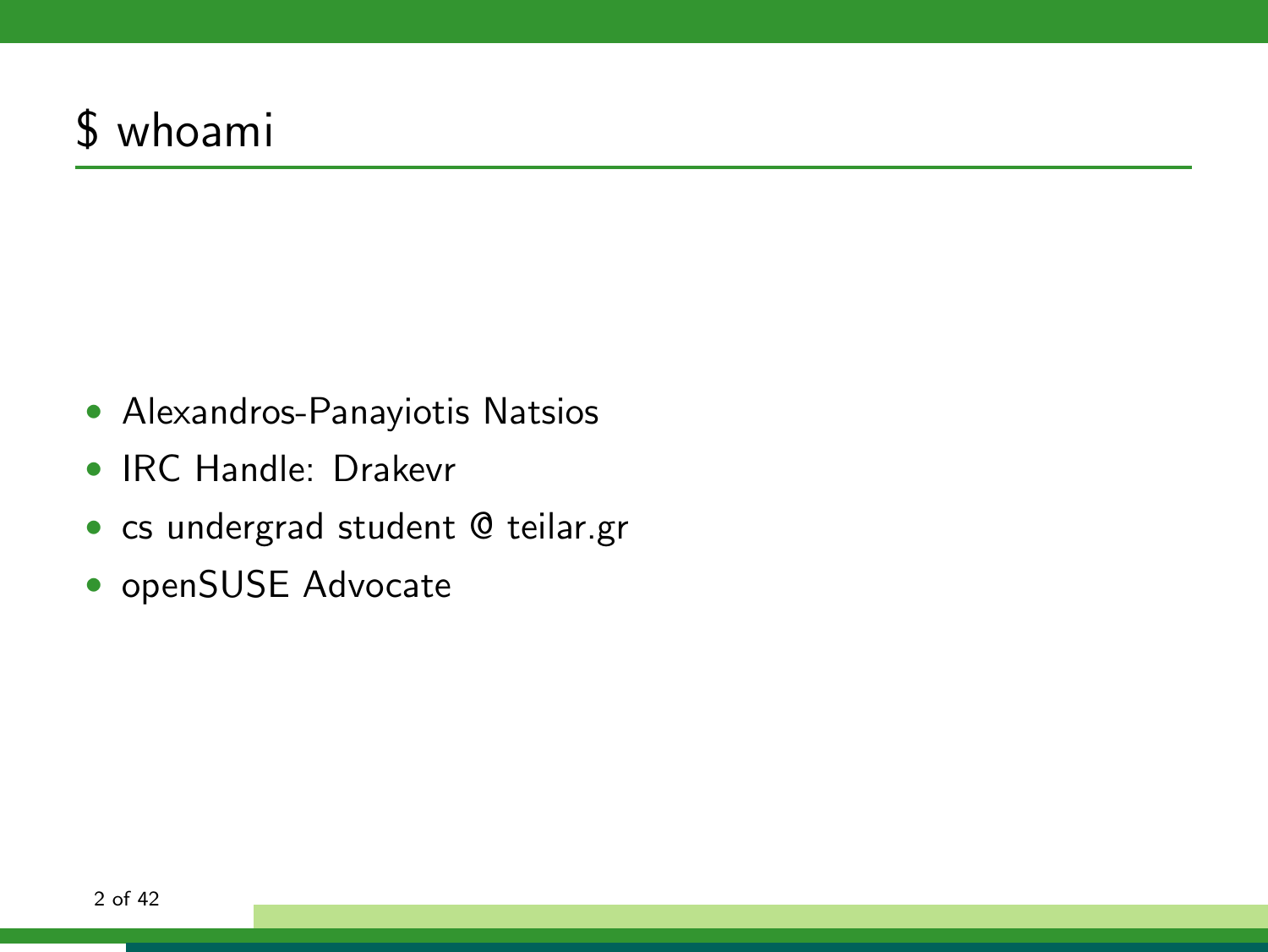# What is openQA?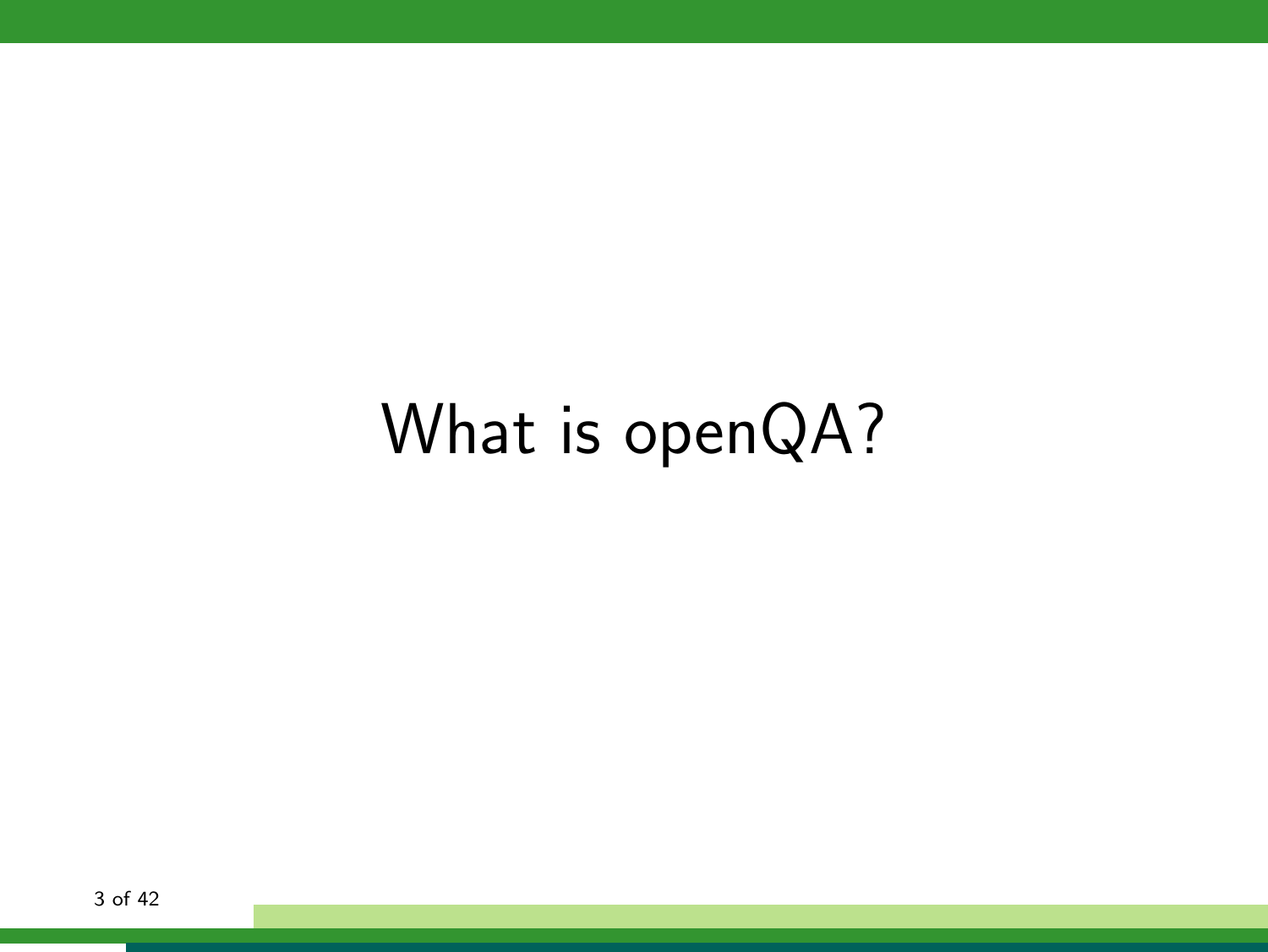- Open Source distribution testing framework
- Can test applications or whole operating systems
- In either GUI or console mode
- was started in 2009
- Is now used by major distributions like openSUSE, SUSE, Fedora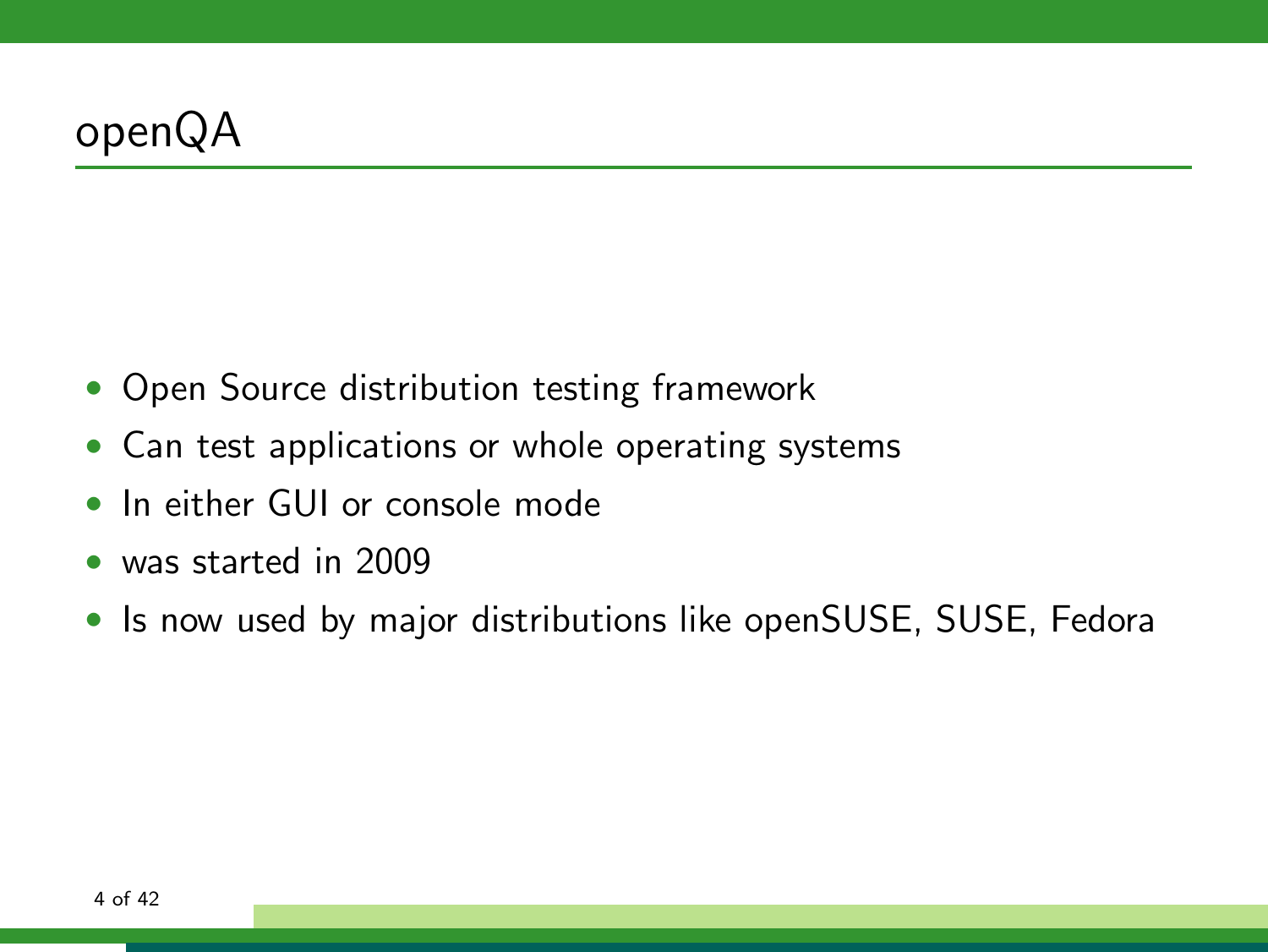# openQA is an integral part of the development and lifecycle of the distribution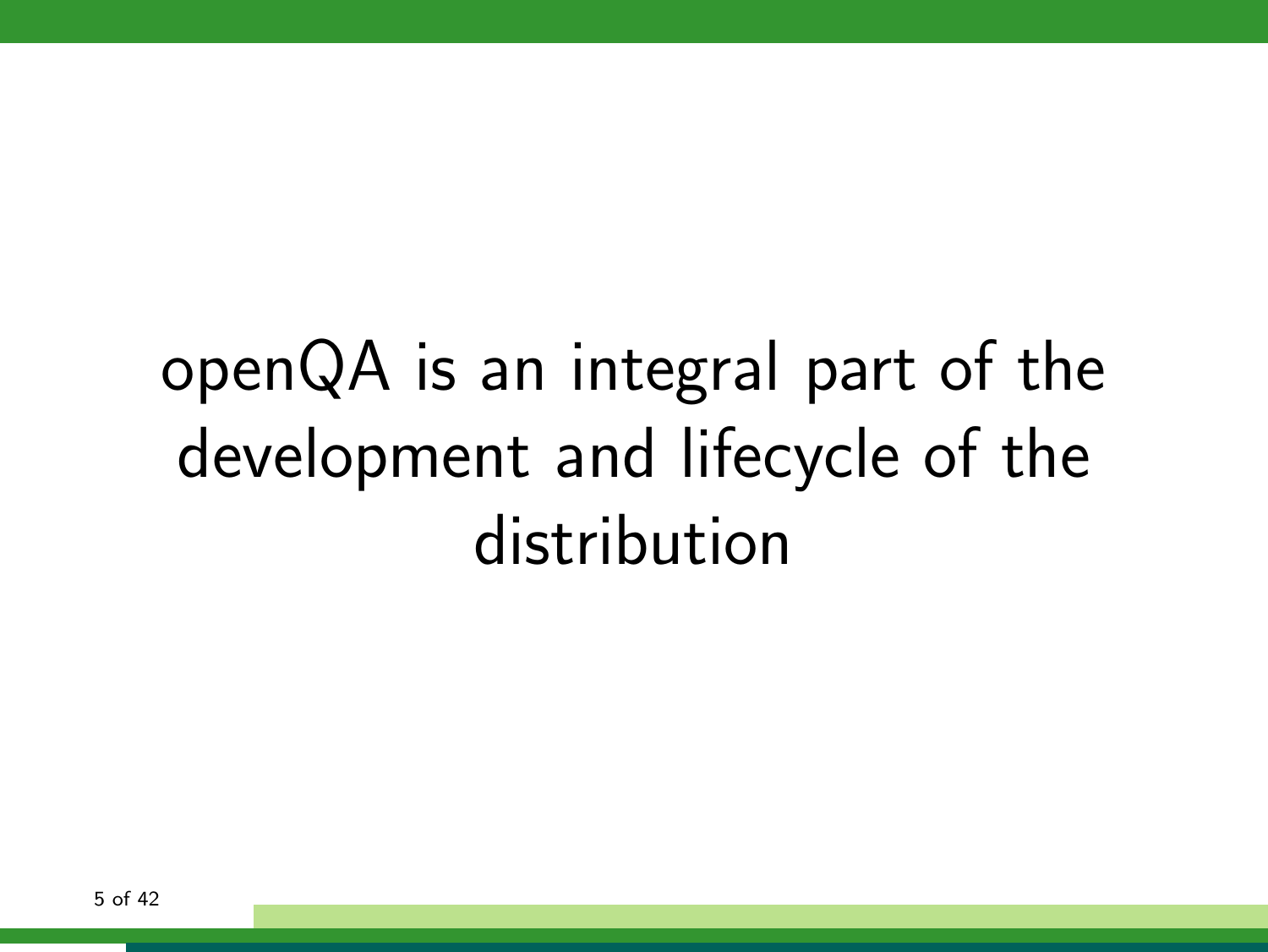# full test cycle (pre-validation,validation, post-validation)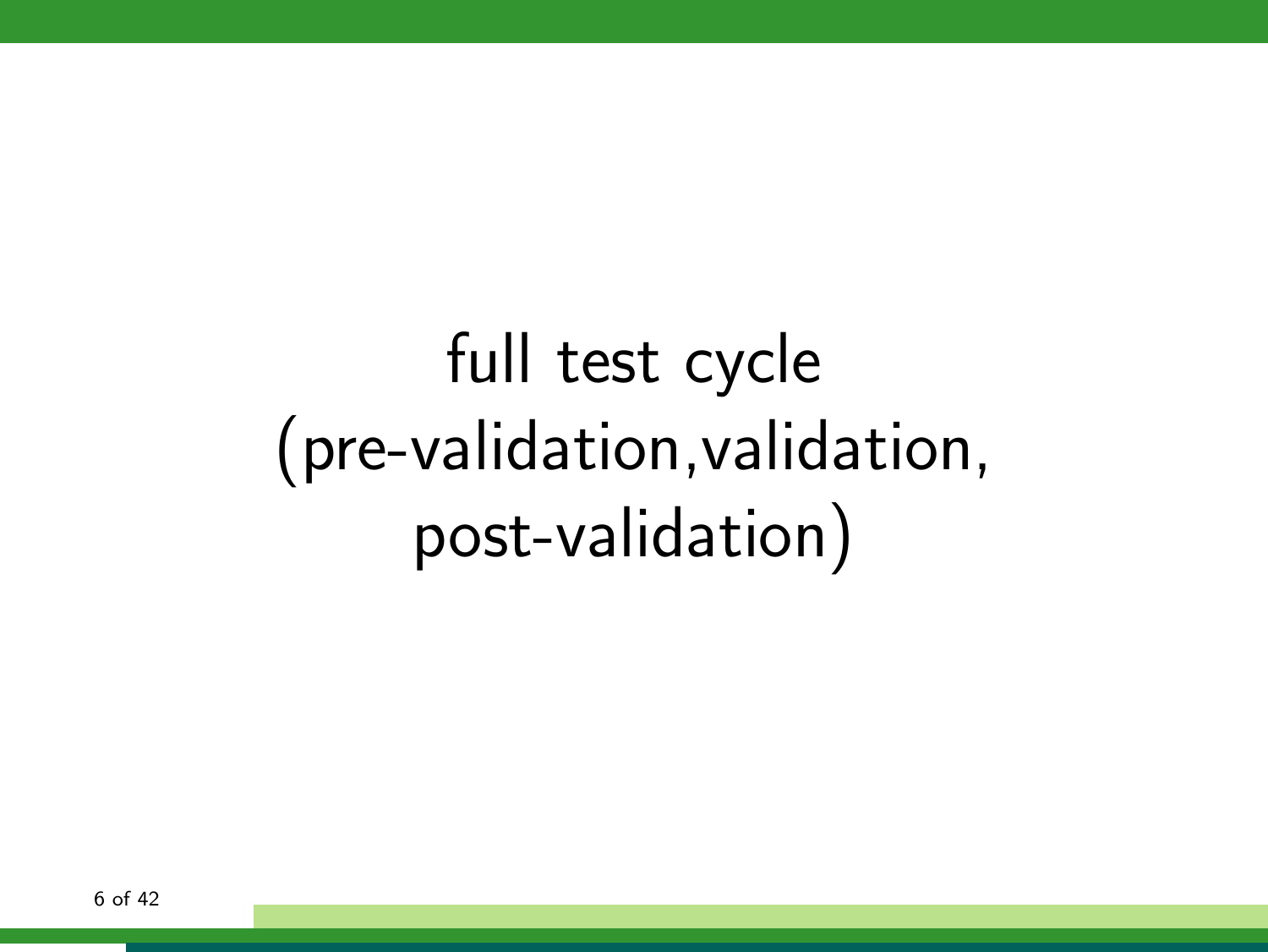- Incoming changes are "staged" and tested on top of the last good build
- Monitored very regularly
- No submissions are checked in until all openQA tests pass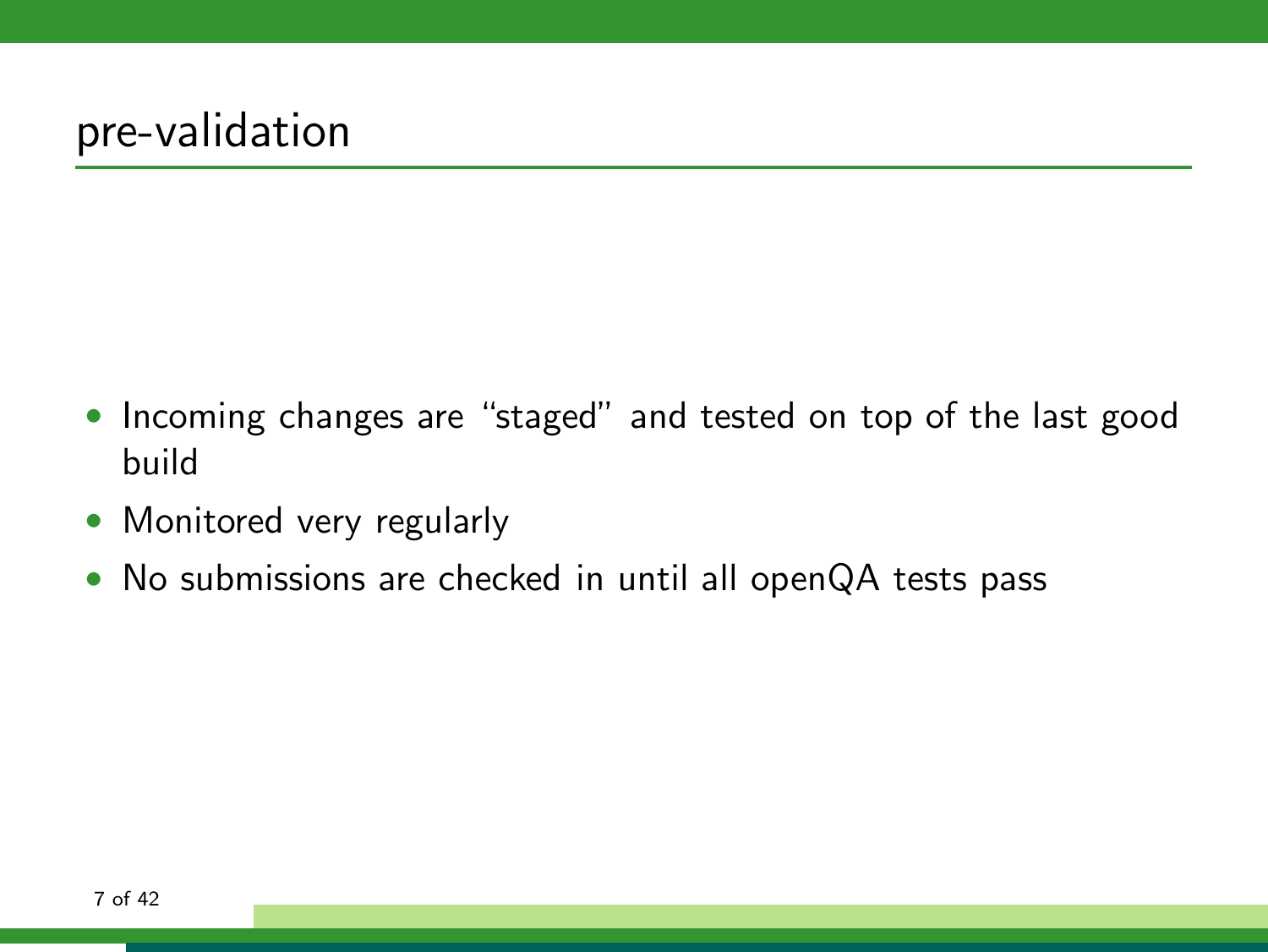- In depth validation is done in parallel for every build
- More than 100 validation scenarios tested
- Improved performance and coverage compared to just testing manually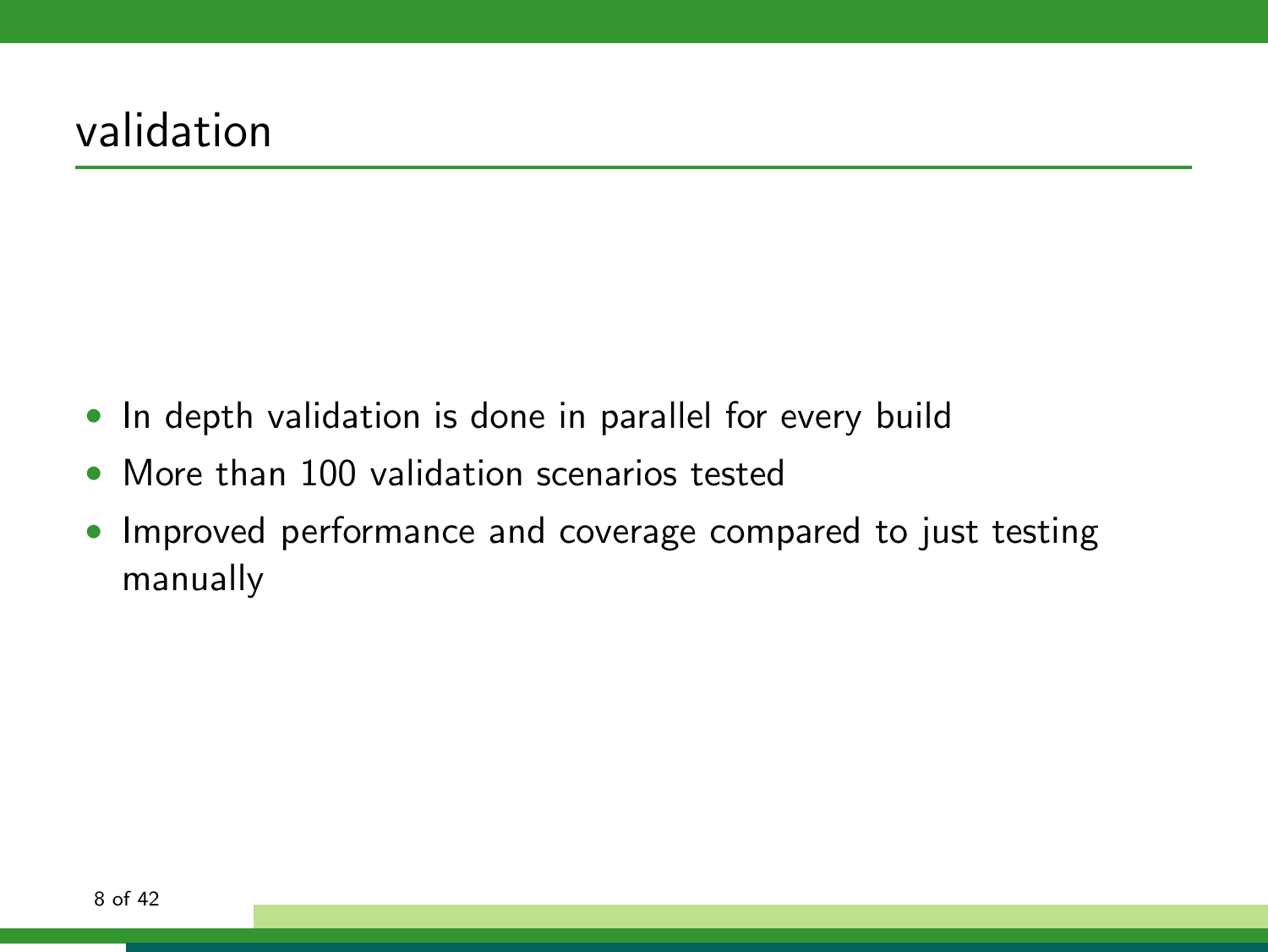- Additional tests can be scheduled automatically after validation passes
- Builds automatically produce verified valid disk images for further testing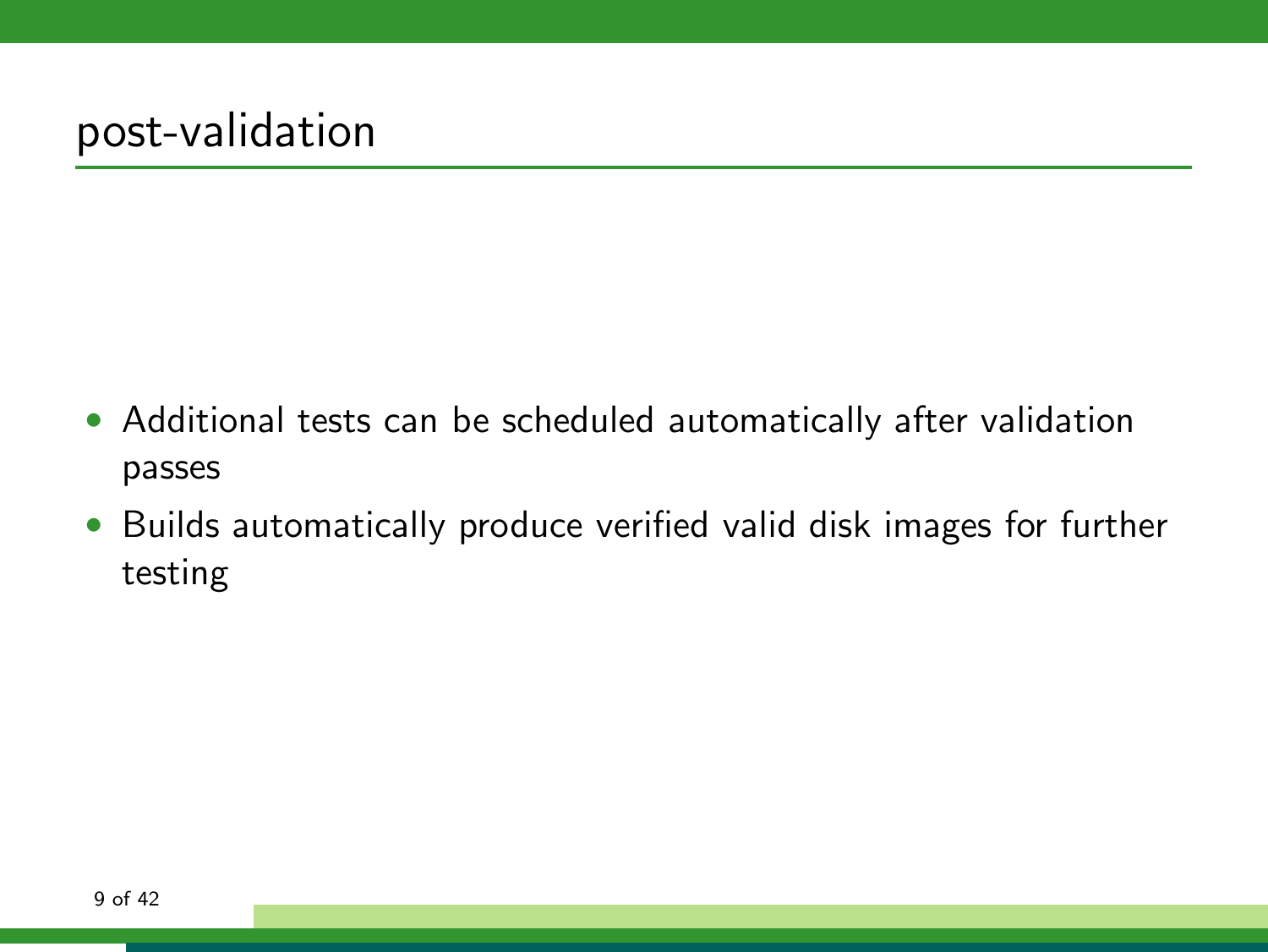- Uses QEMU to fire up Virtual Machine Images
- It can capture images and act on their contents
- It uses libopenCV for fuzzy image matching
- Can generate keystrokes (lke a normal user)
- It is mostly written in Perl
- As are the tests
- Rulefiles are written in JSON
- Licensed under GPLv2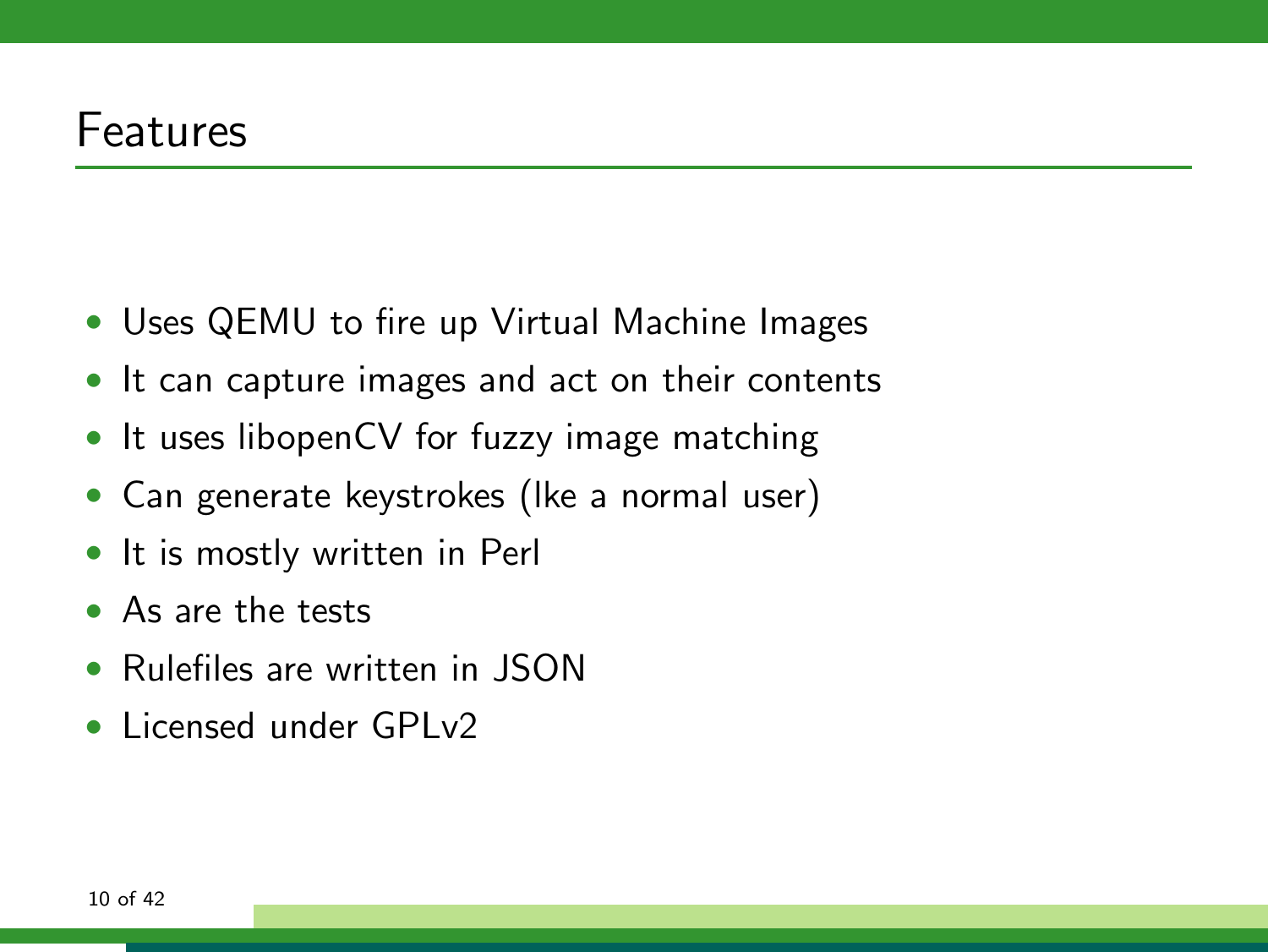- Multi Arch Support (Intel, ppc64le, s390x, aarch64)
- Multi Machine Testing (incl. openvswitch)
- Add On Testing
- Remote Workers
- Real Hardware Testing
- Disk Image Creation
- Testing without Installation
- Dashboard & Comments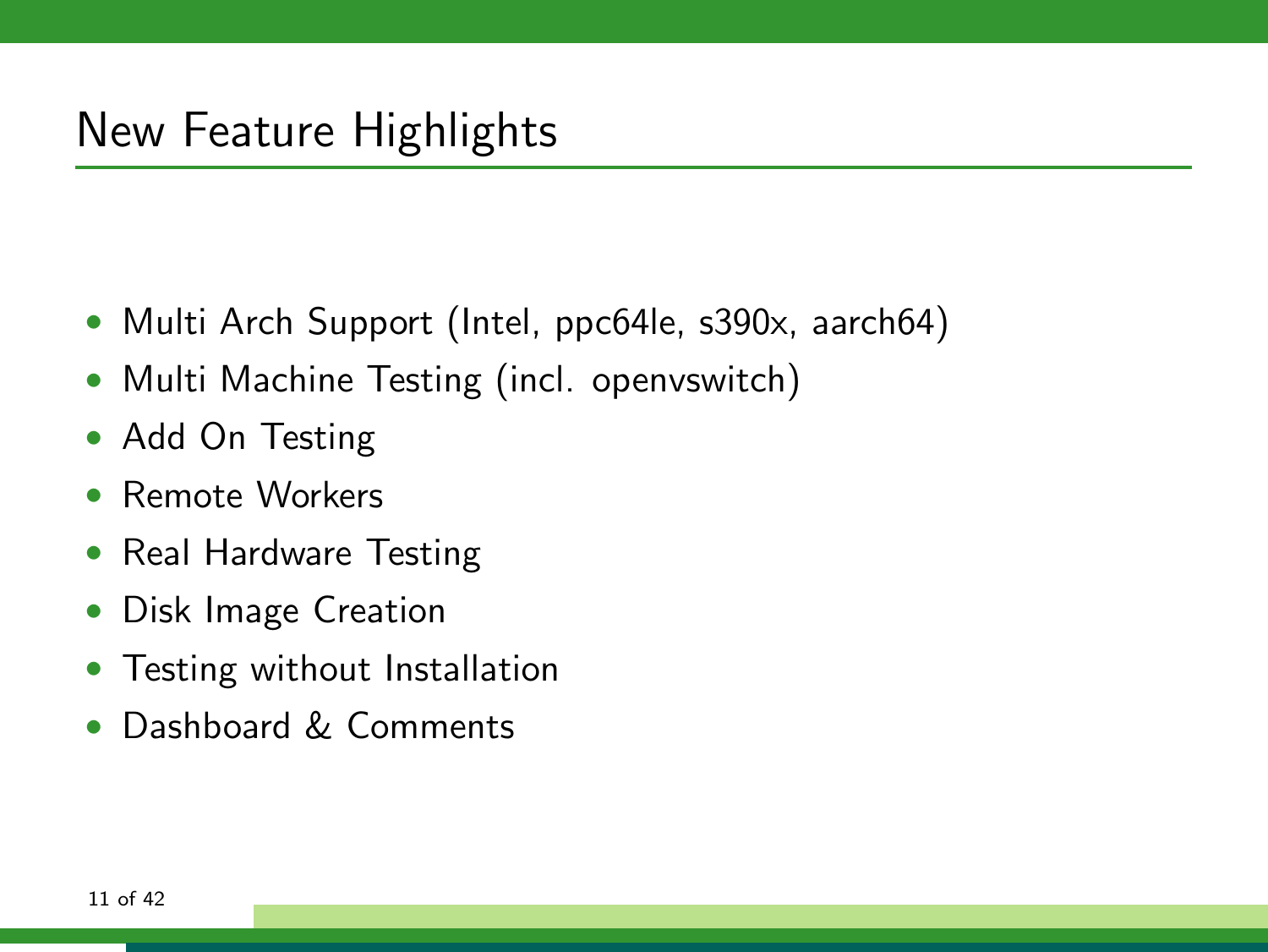# Basic Consepts

12 of 42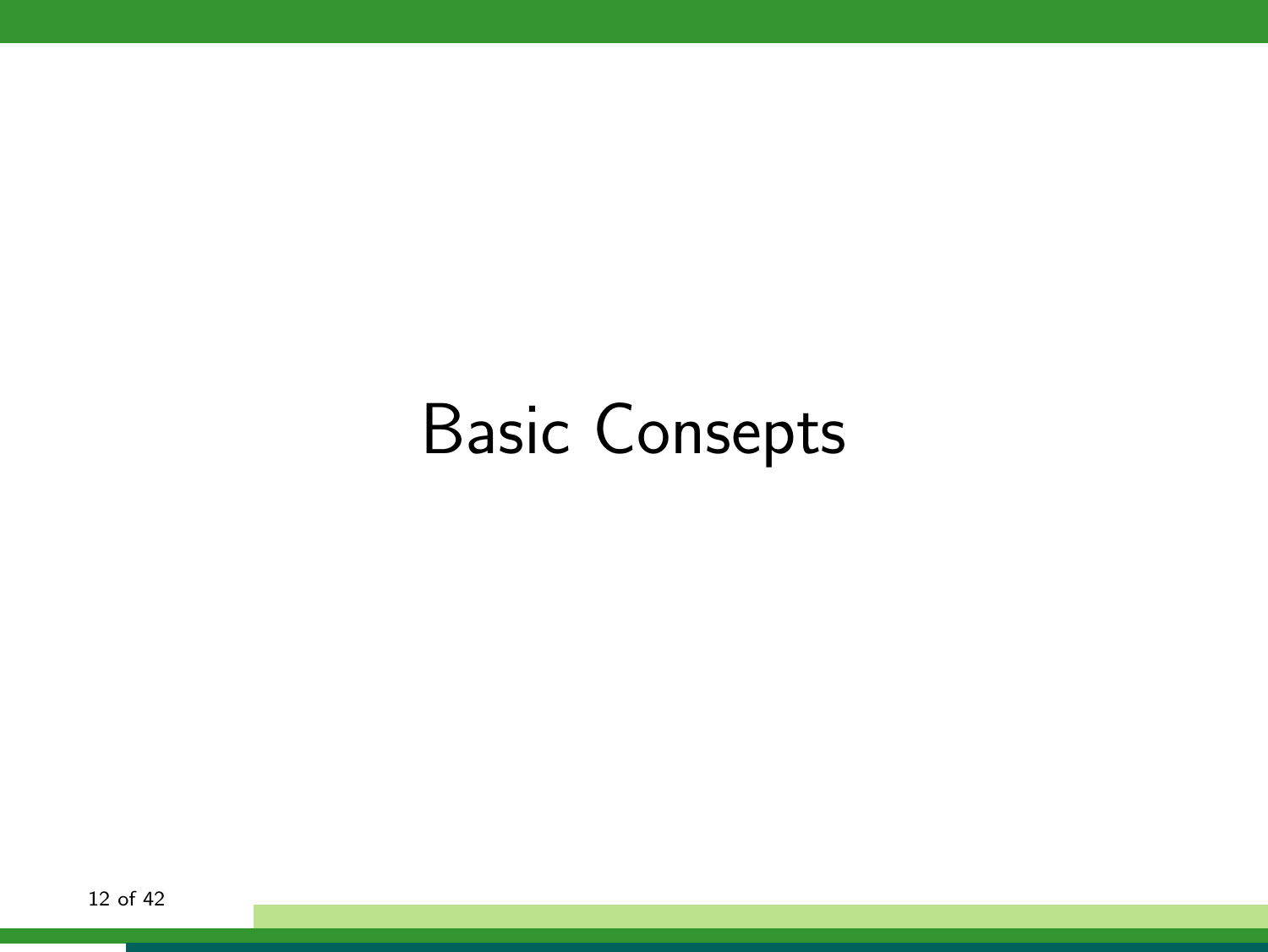# Jobs

13 of 42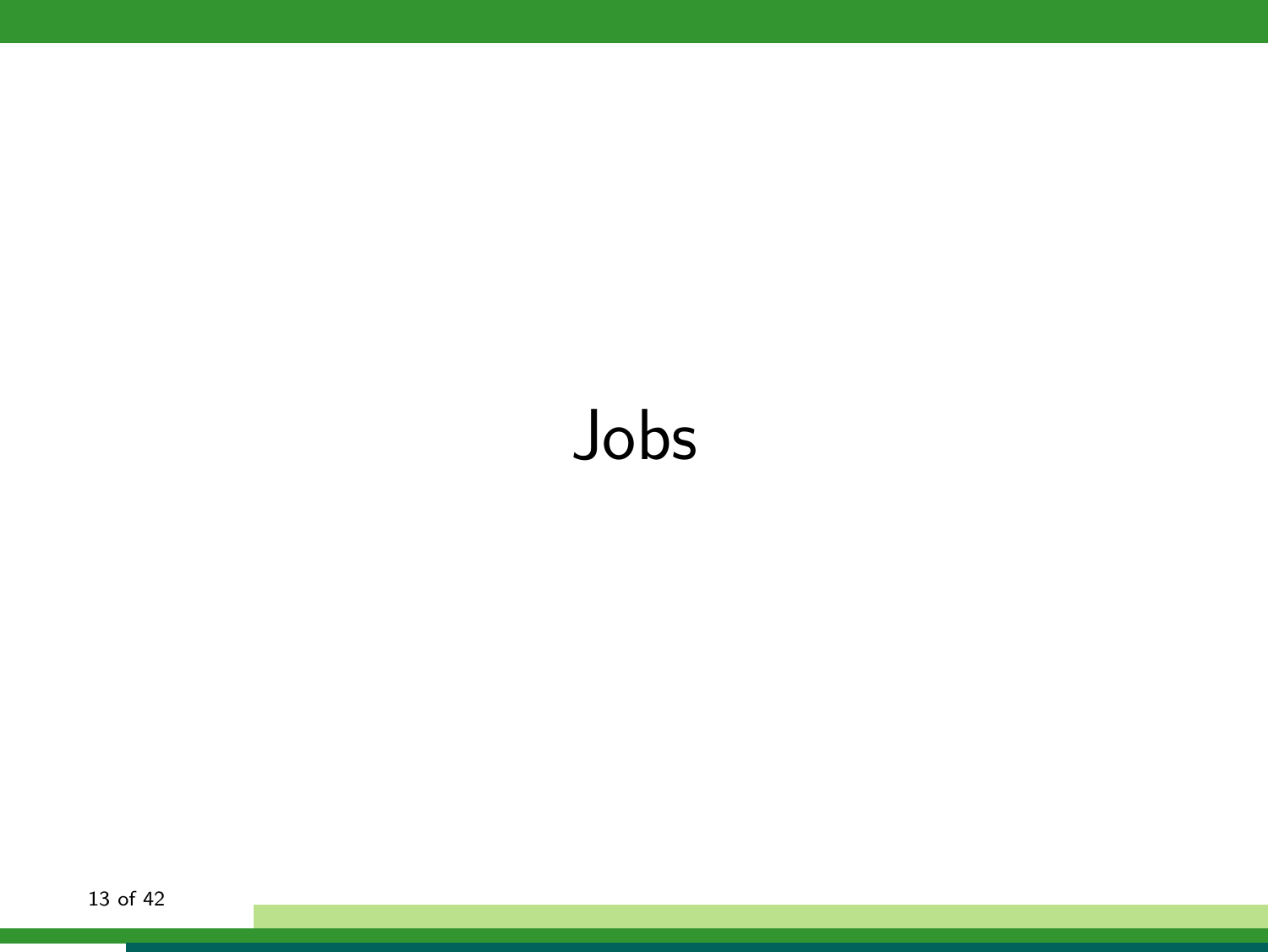One of the most important features of openQA is that it can be used to test several combinations of actions and configurations.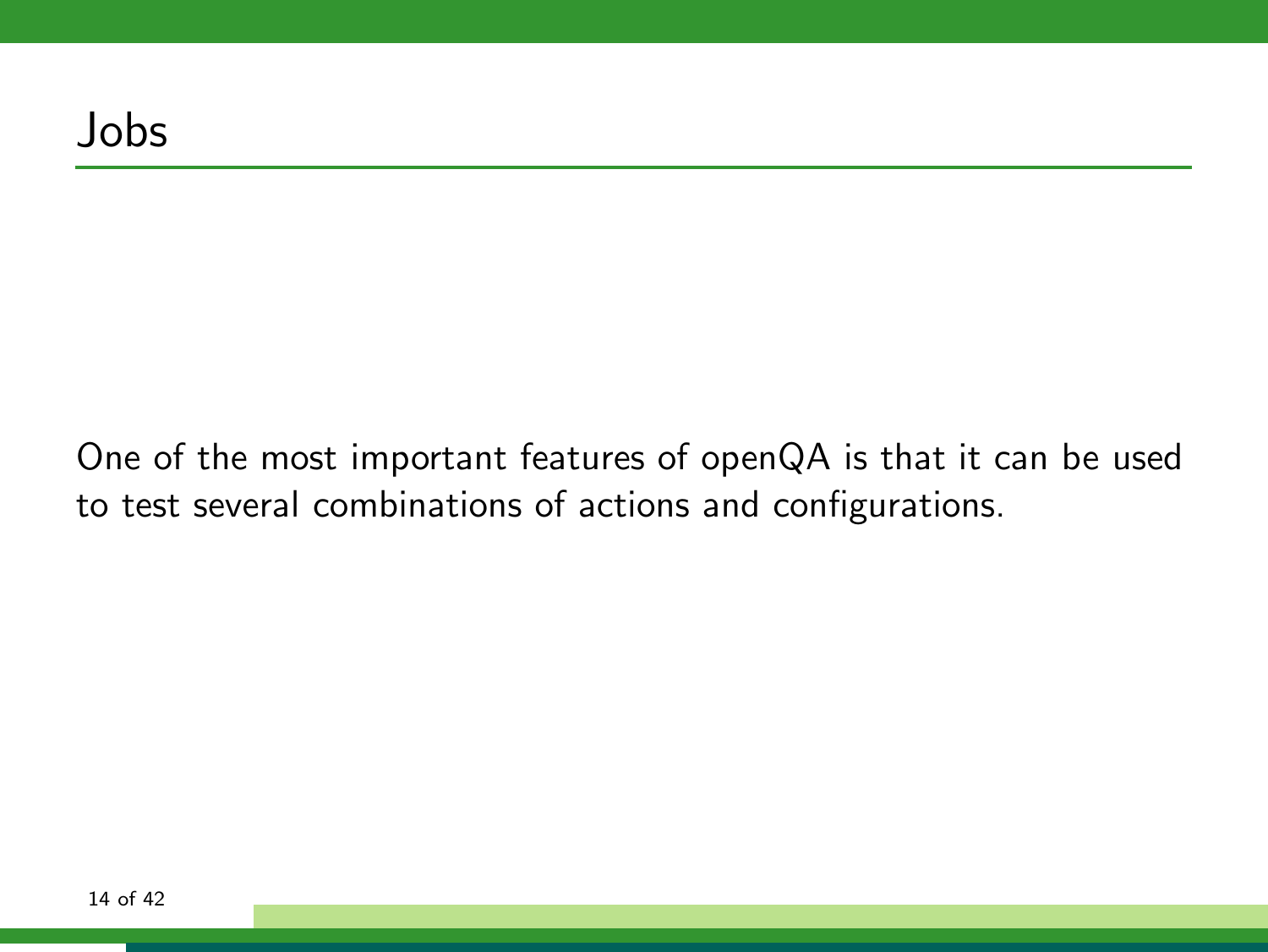For every one of those combinations, the system creates a virtual machine, performs certain steps and returns an overall result.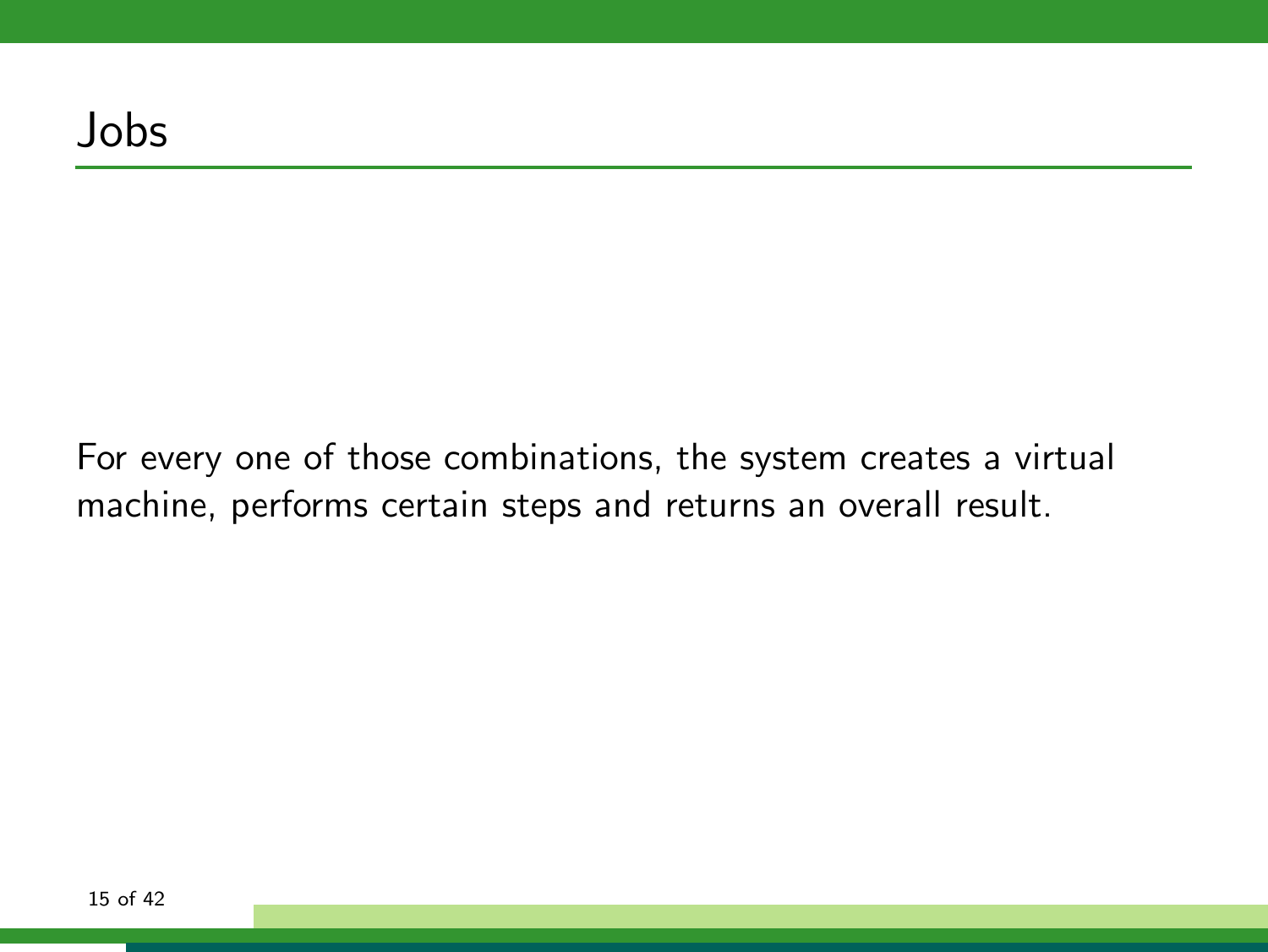Every one of those executions is called a job. Every job is labeled with a numeric identifier and has several associated settings that will drive its behavior.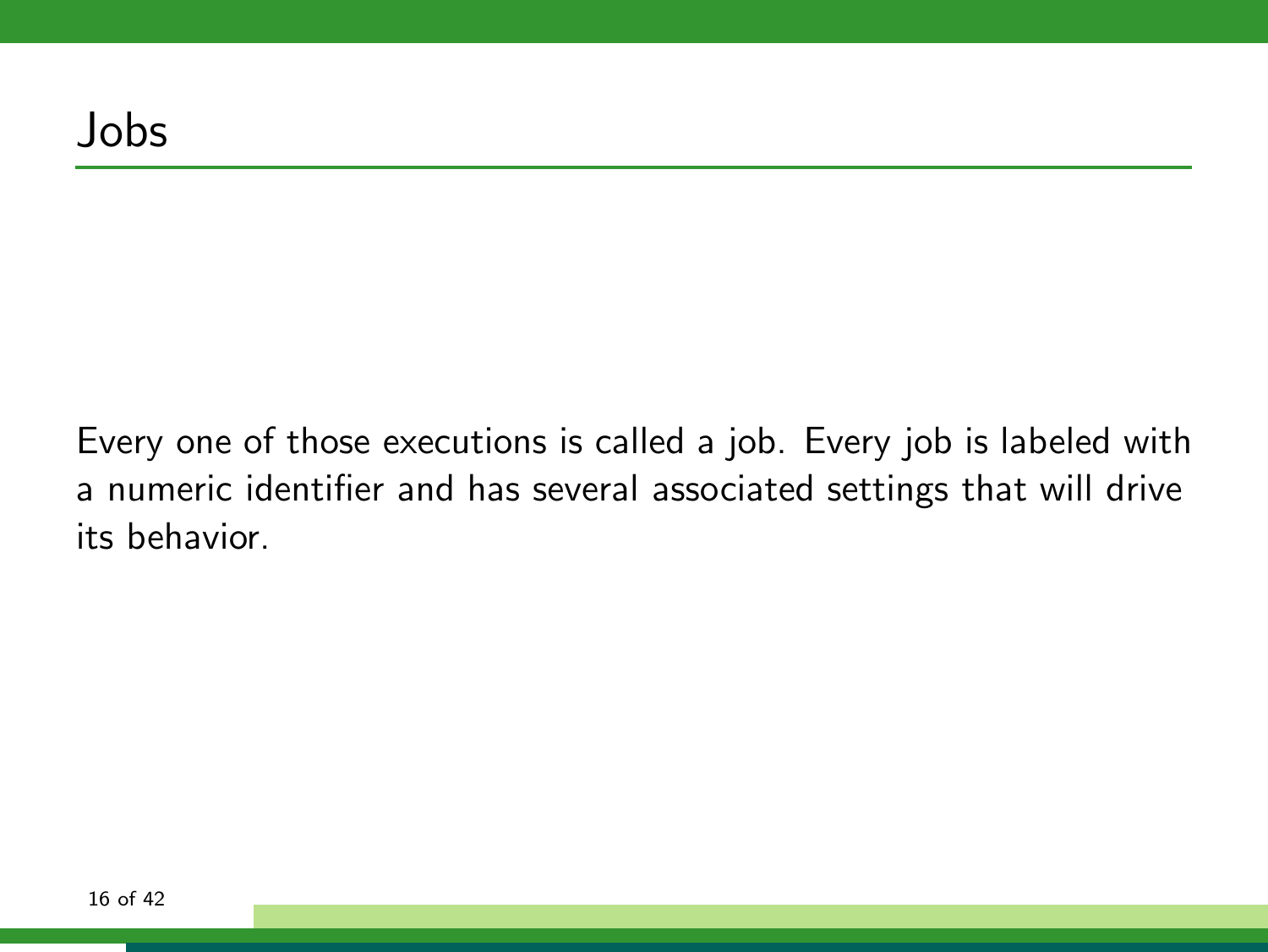#### A job goes through several states:

- scheduled Initial state for recently created jobs. (Queued for future execution.)
- running Jobs in progress.
- cancelled Jobs that have been cancelled by a user or cloned
- waiting The job is in interactive mode and waiting for input
- done Finished Jobs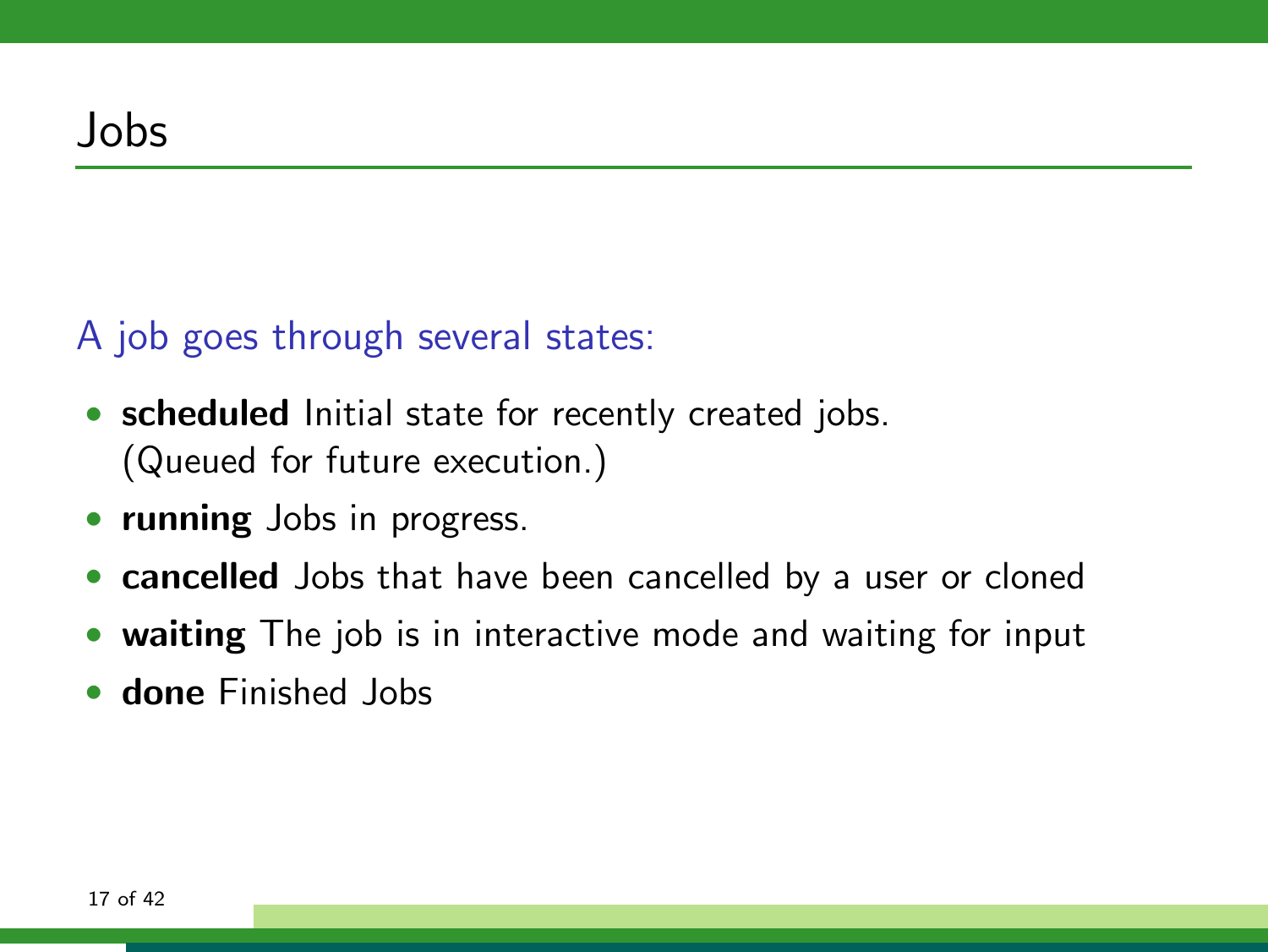Jobs in state **done** have typically gone through a whole sequence of steps (called testmodules) each one with its own result. But in addition to those partial results, a finished **job** also provides an overall result from the following list.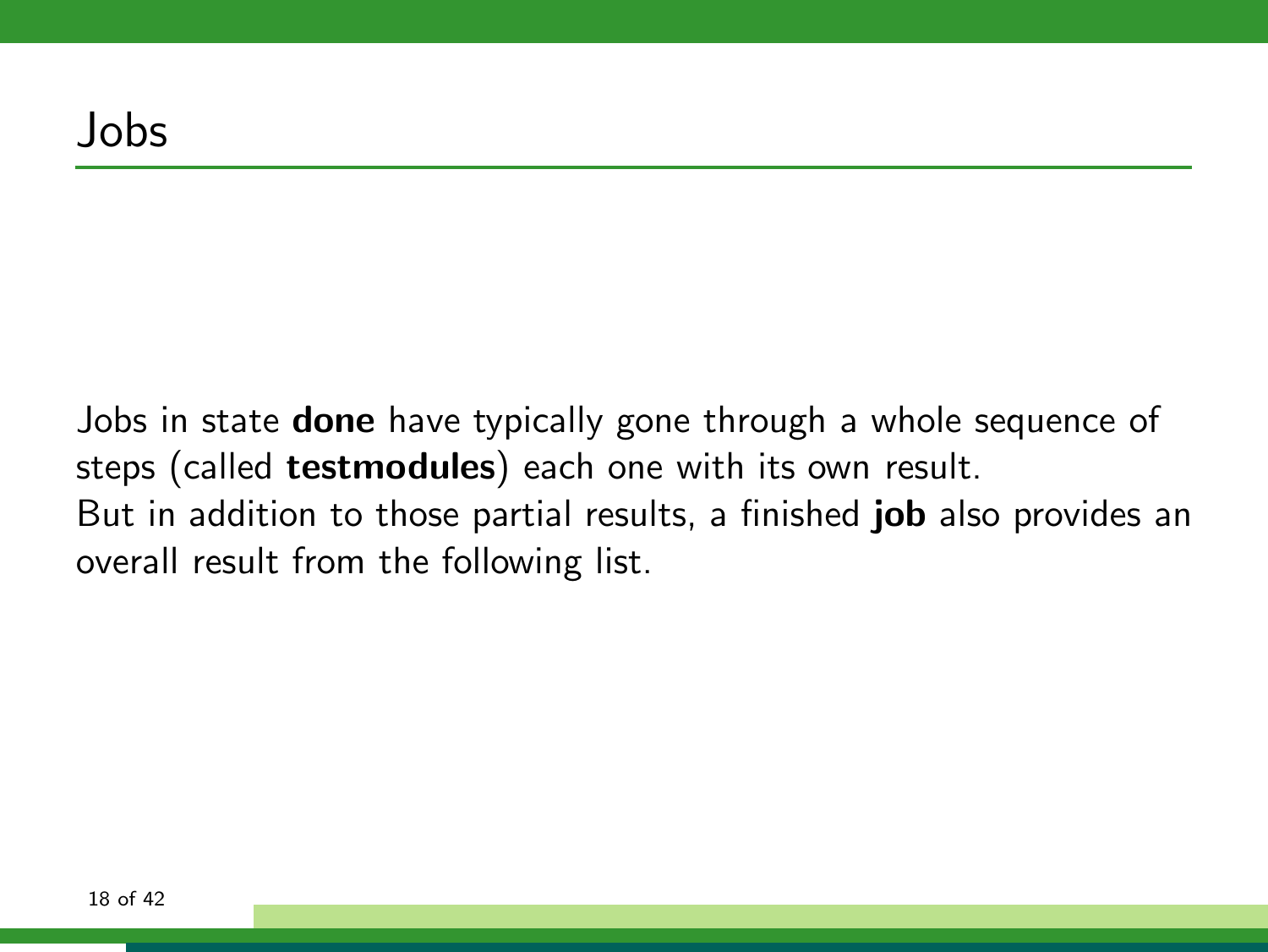- none For jobs that have not reached the "done" state.
- passed No critical check failed during the process.
- failed At least one assertion considered to be critical was not satisfied at some point.
- incomplete The job is no longer running but no result was provided. Either it was cancelled while running or it crashed.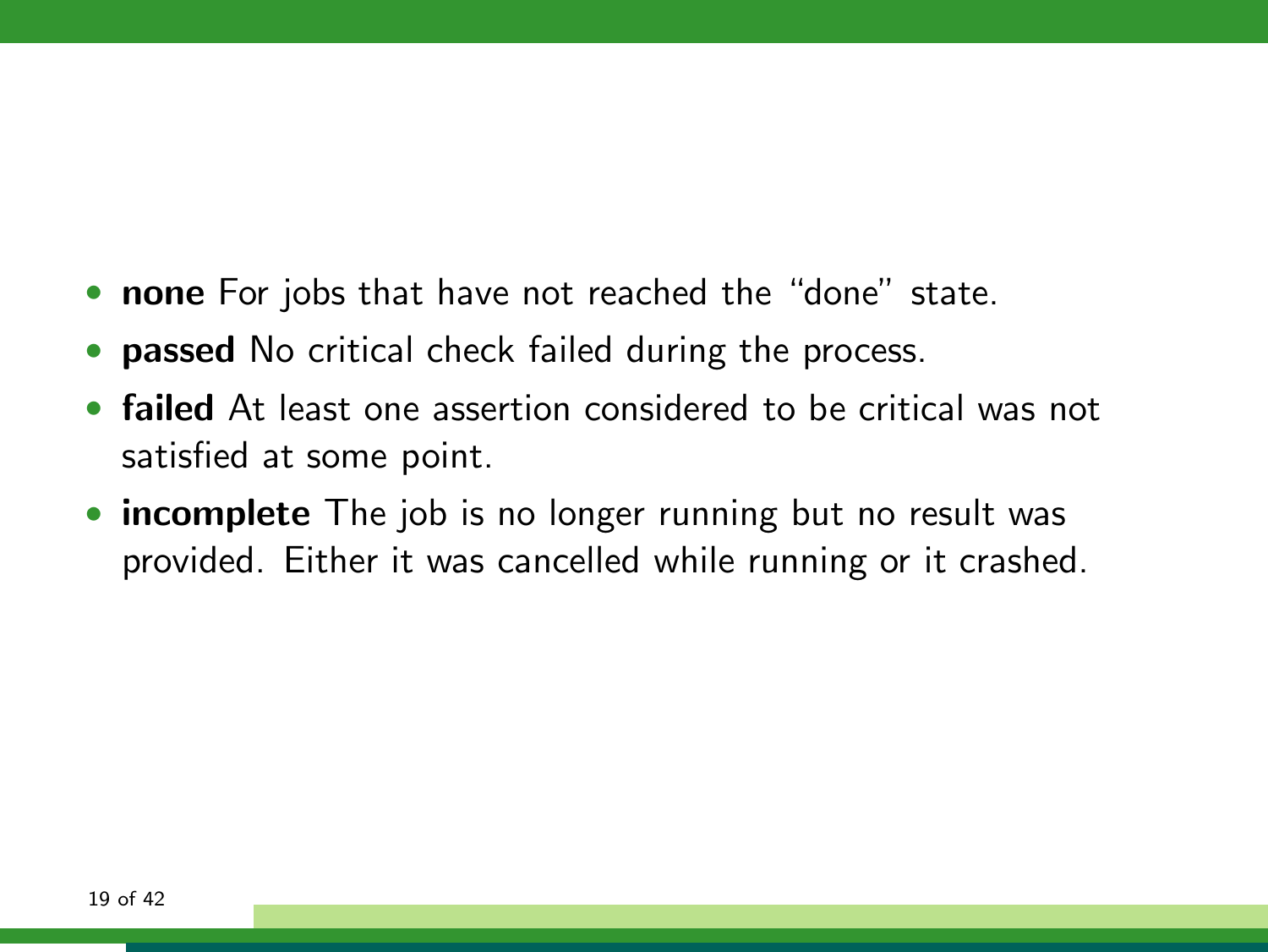Sometimes, the reason of a failure is not an error in the tested operating system itself.

- Can be an outdated test
- A problem in the execution of the job
- Other external reason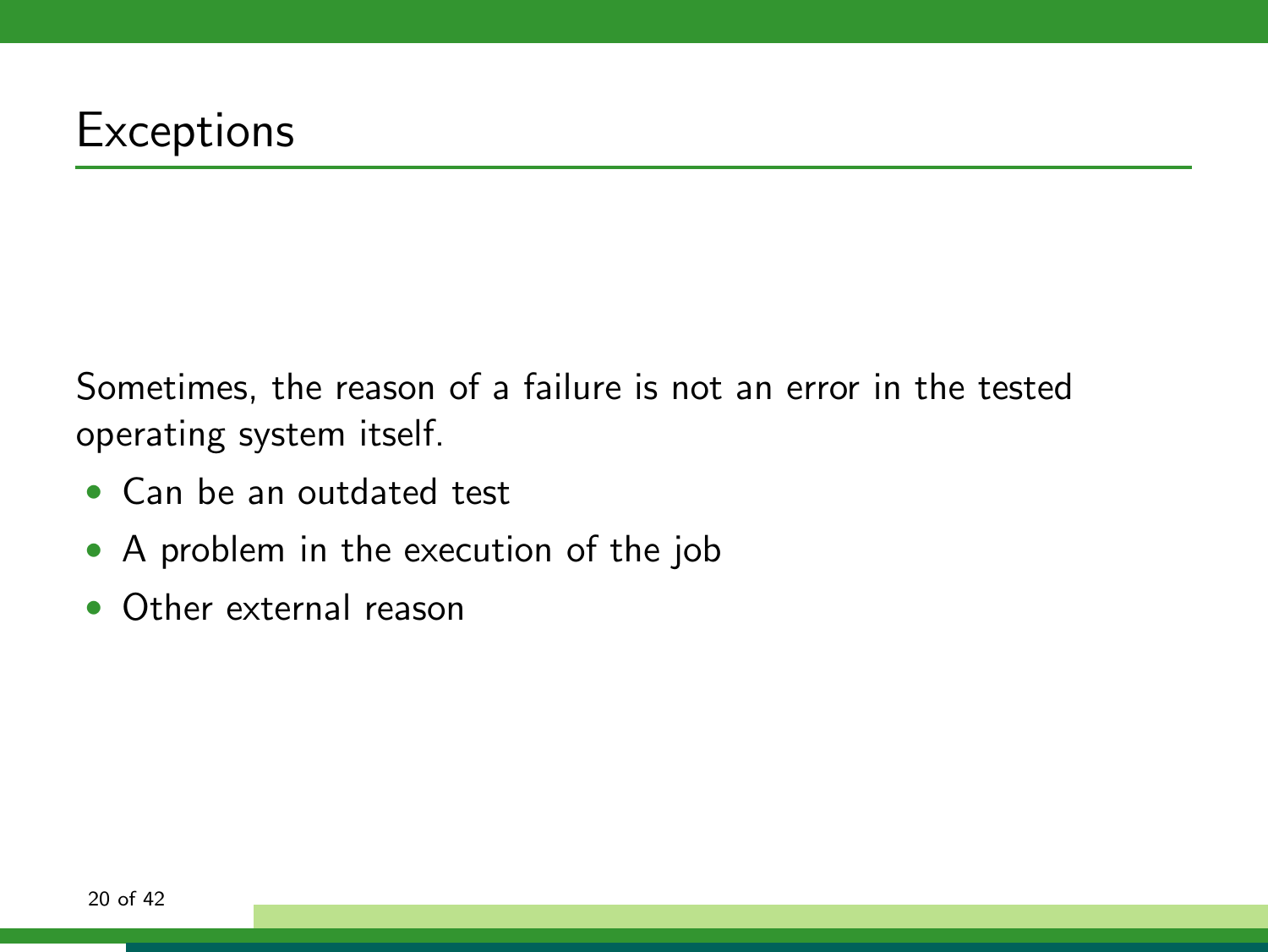

It makes sense to re-run a given job from the beginning once the problem is fixed or the tests have been updated.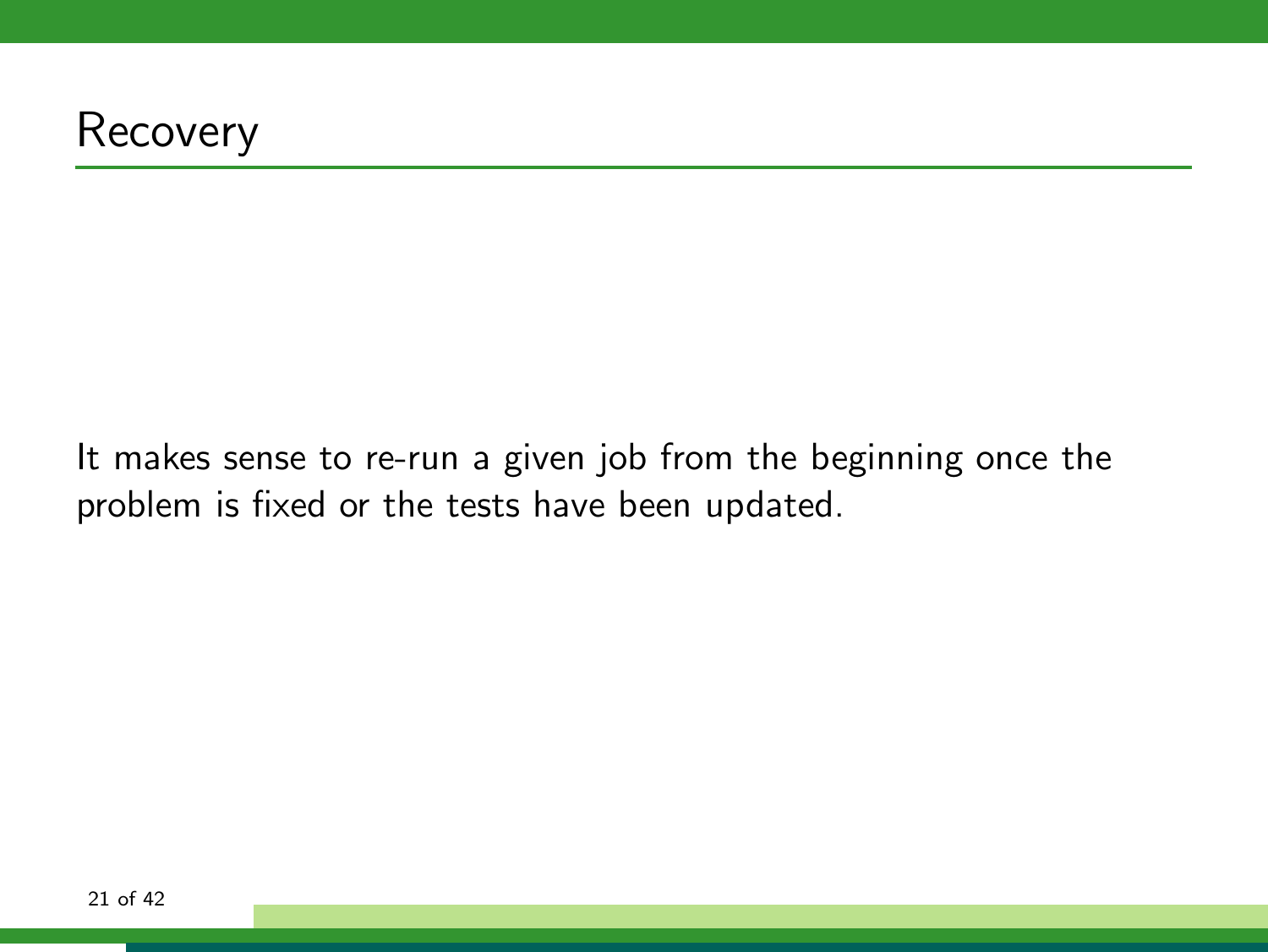### Cloning

Every job can be superseded by a clone which is scheduled to run with exactly the same settings as the original job.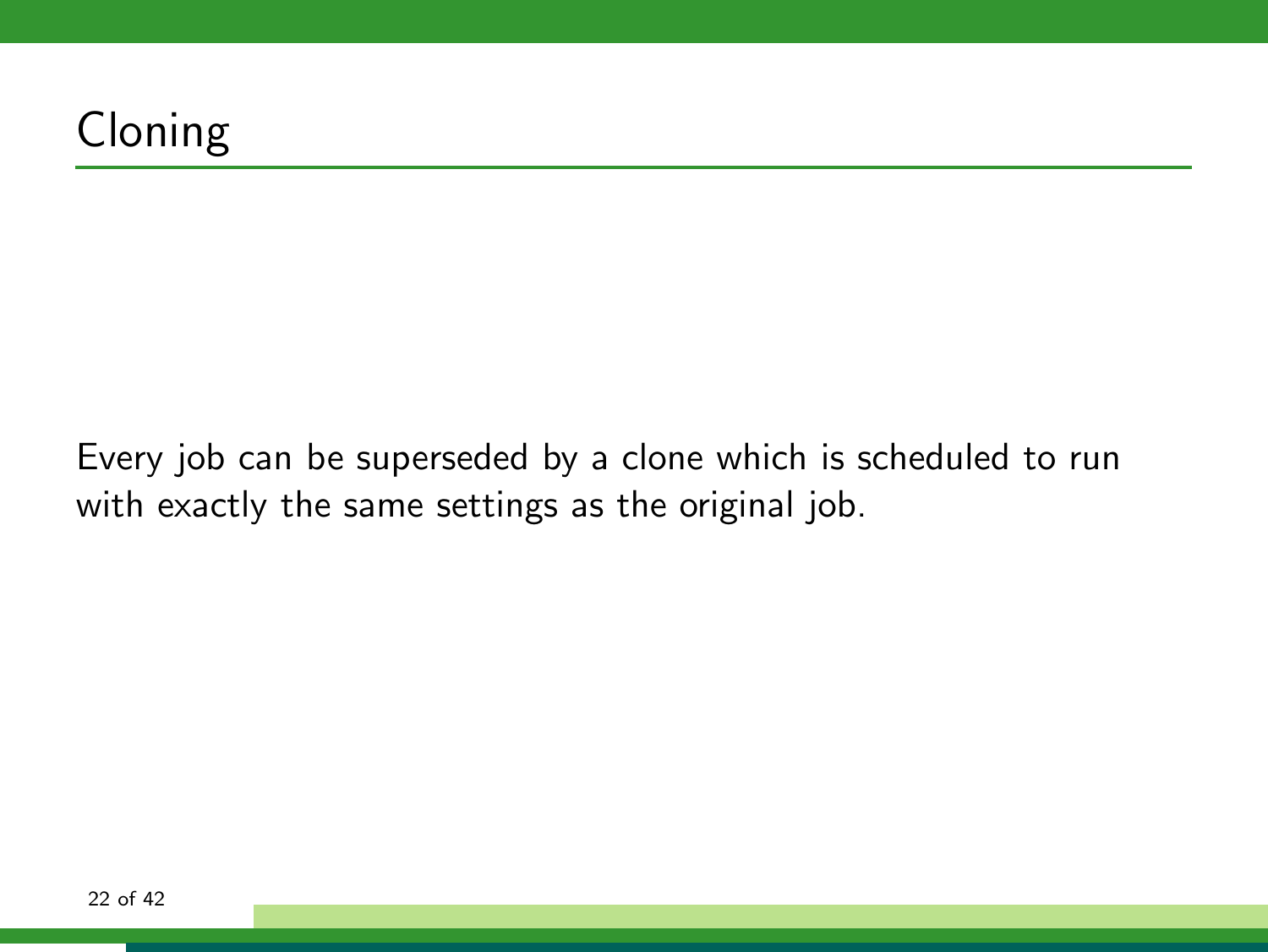

If the original job is still NOT in done state, then it is immediately cancelled and replaced by the clone.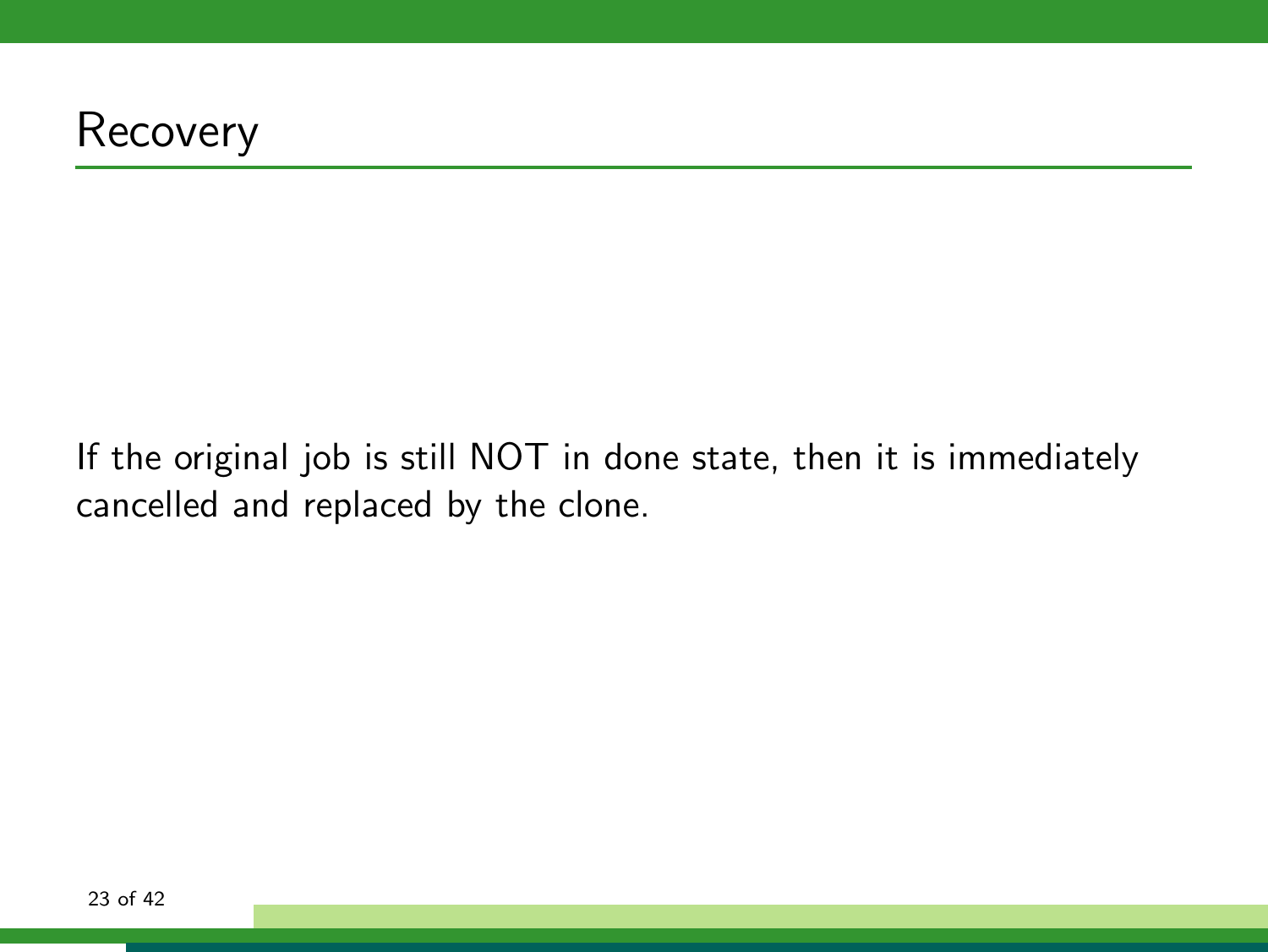The original job is still retained in the listing as is all the gathered information and results (for future ref and examination since its now considered outdated).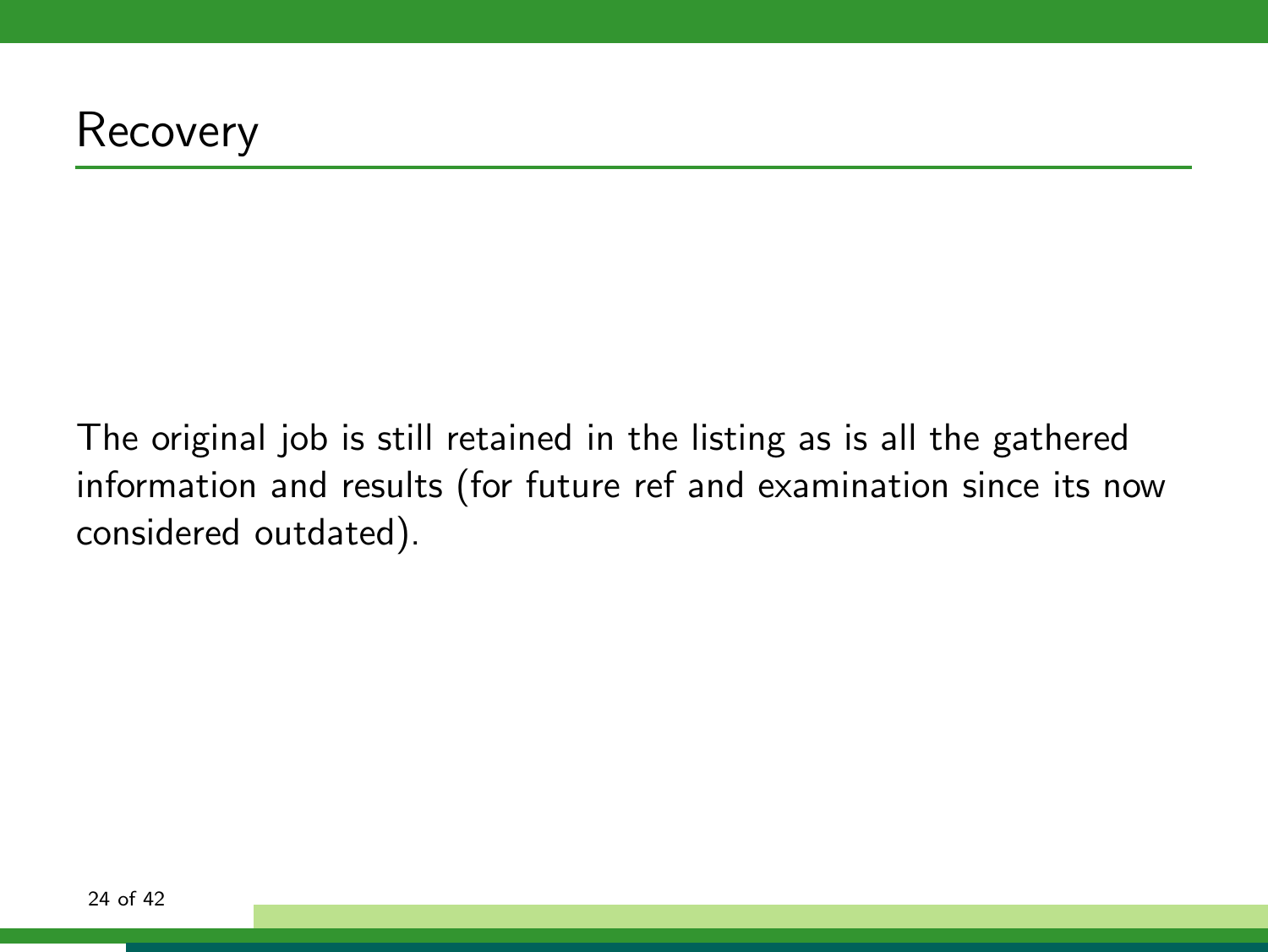# Needles

25 of 42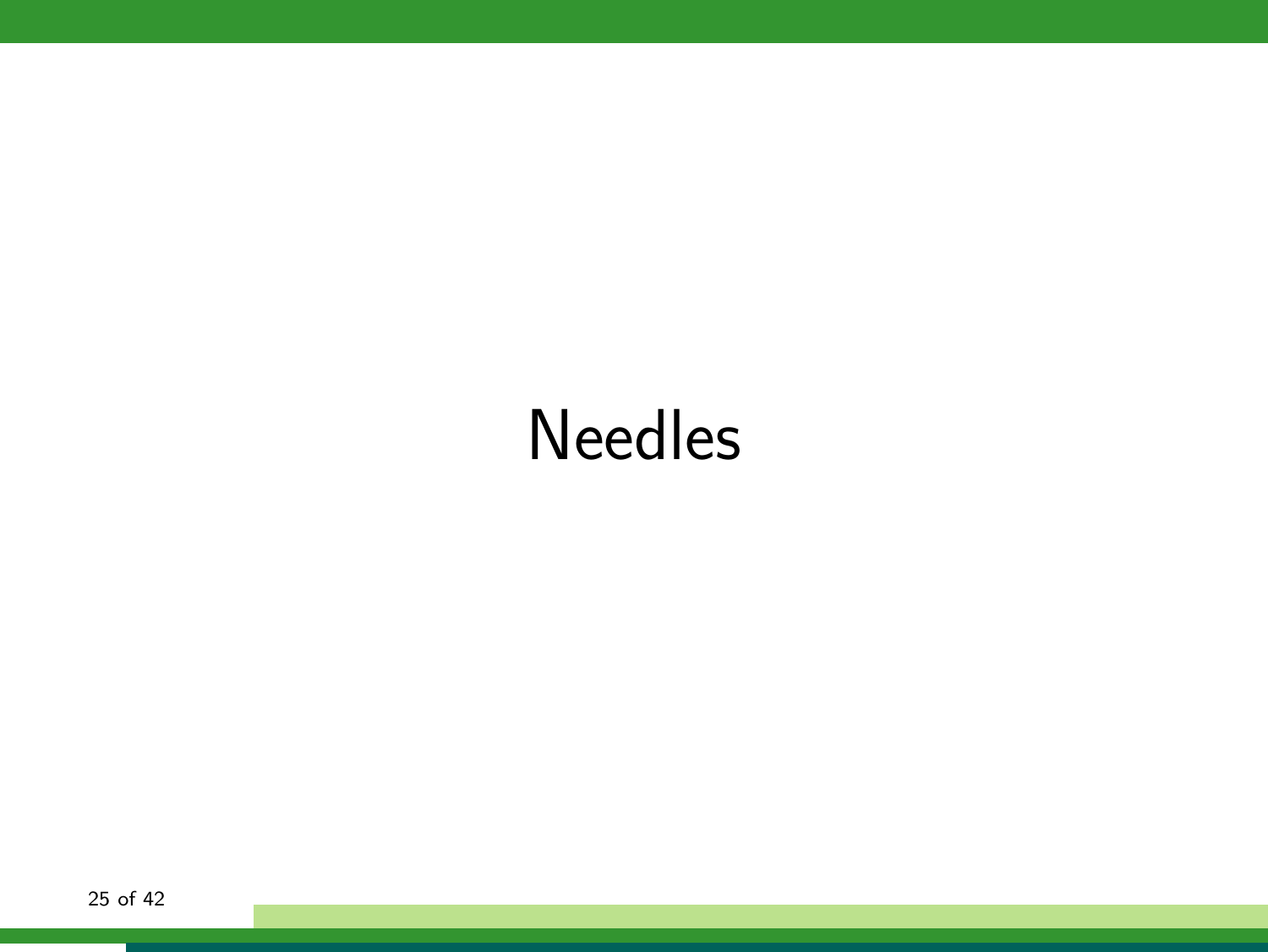One of the main mechanisms for openQA to know the state of the virtual machine is checking the presence of some elements in the machine's 'screen'.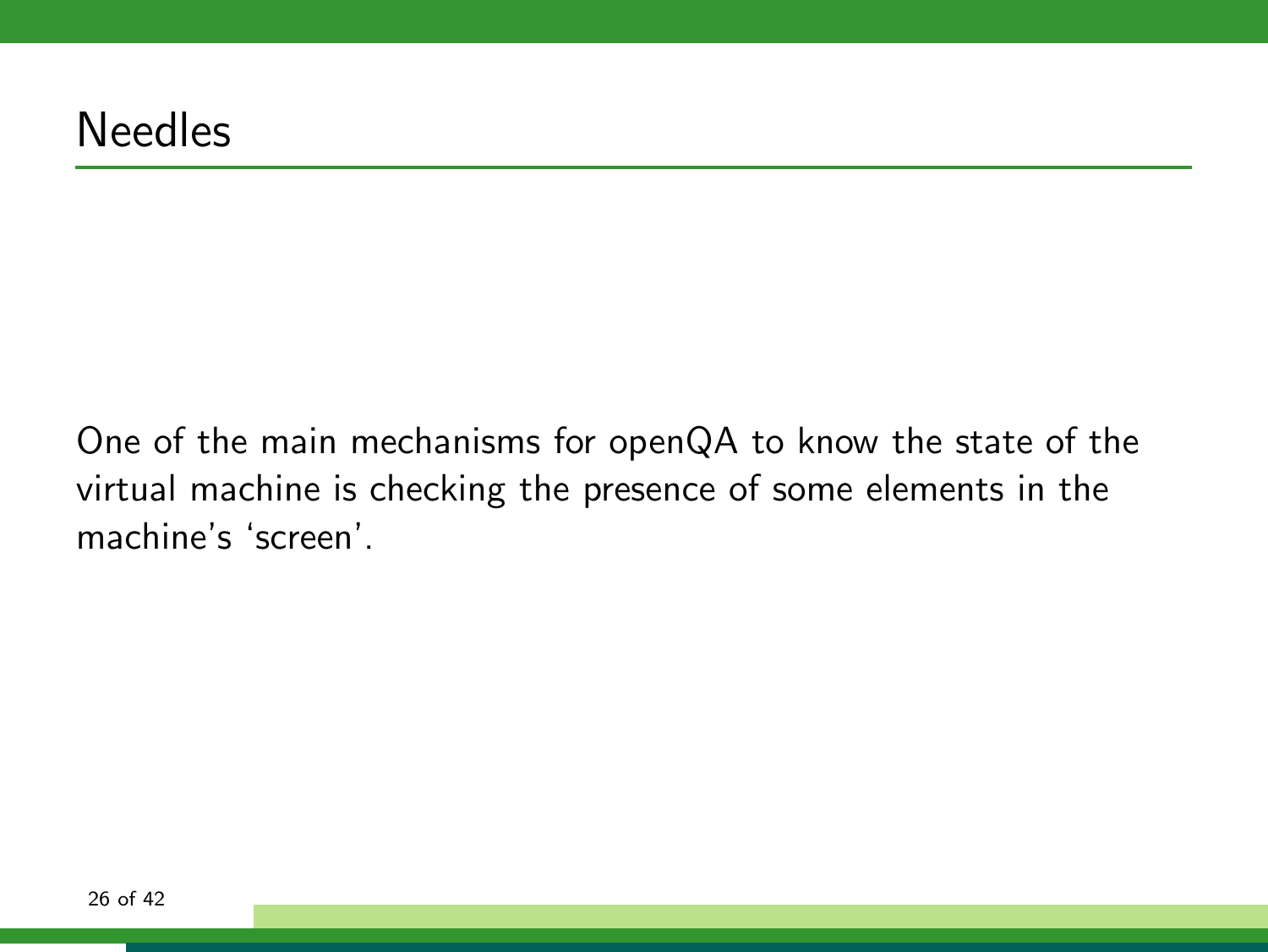A needle specifies both the elements to search for and a list of tags used to decide which needles should be used at any moment.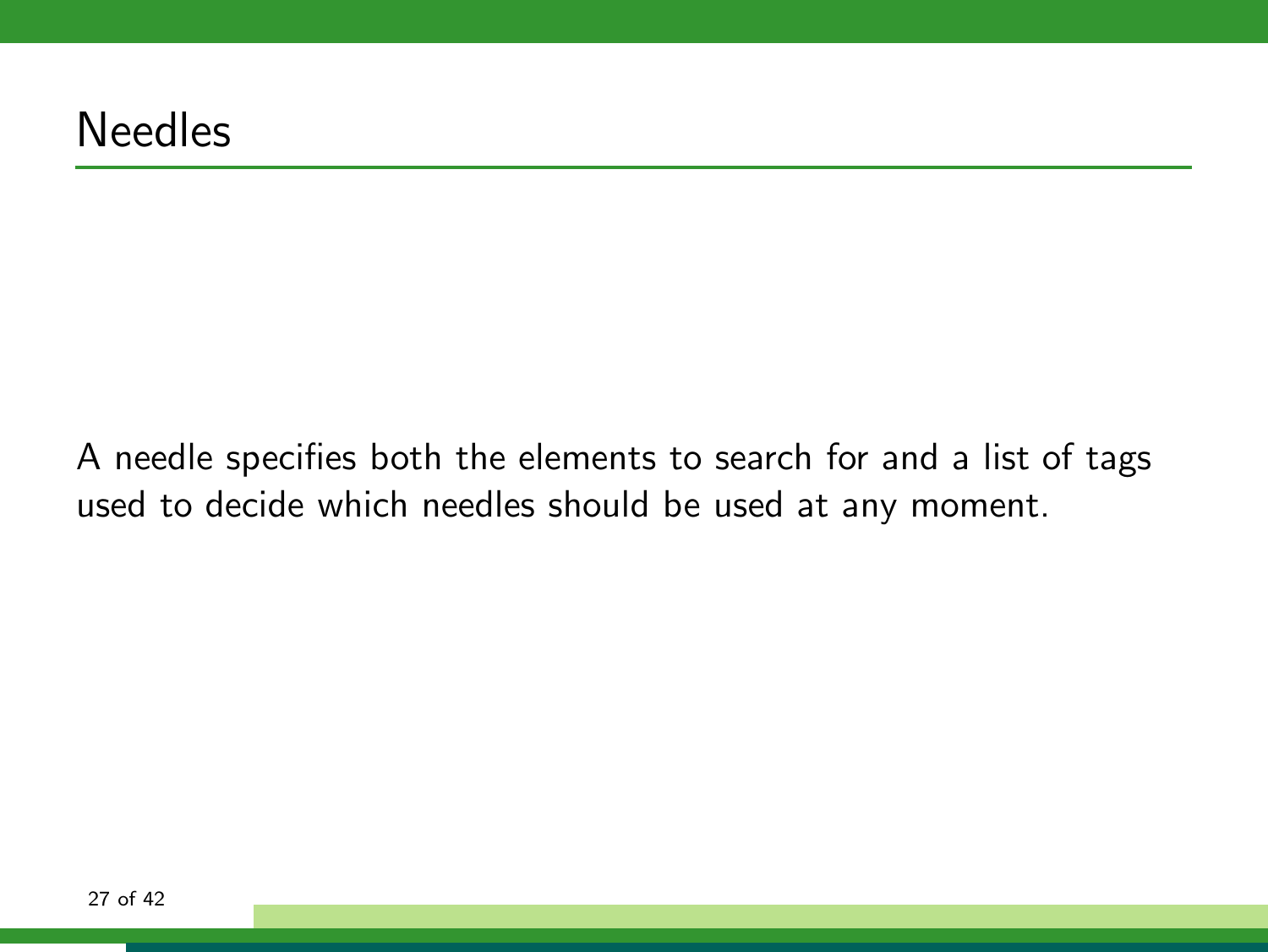This is performed using fuzzy image matching between the screen and the so called needles.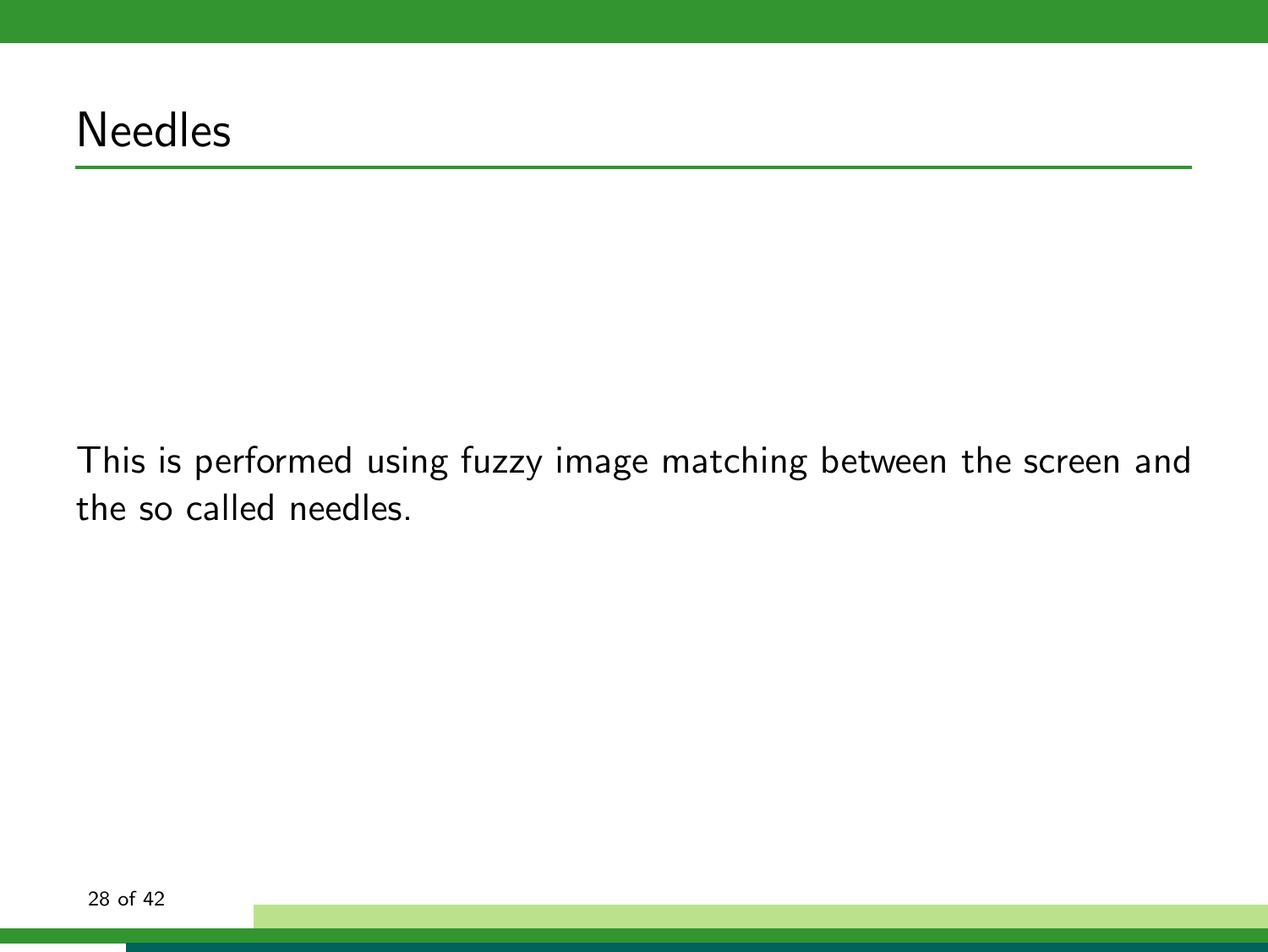A needle consists of a full screenshot in PNG format and a json file with the same name (e.g. foo.png and foo.json) containing the associated data, like which areas inside the full screenshot are relevant or the mentioned list of tags.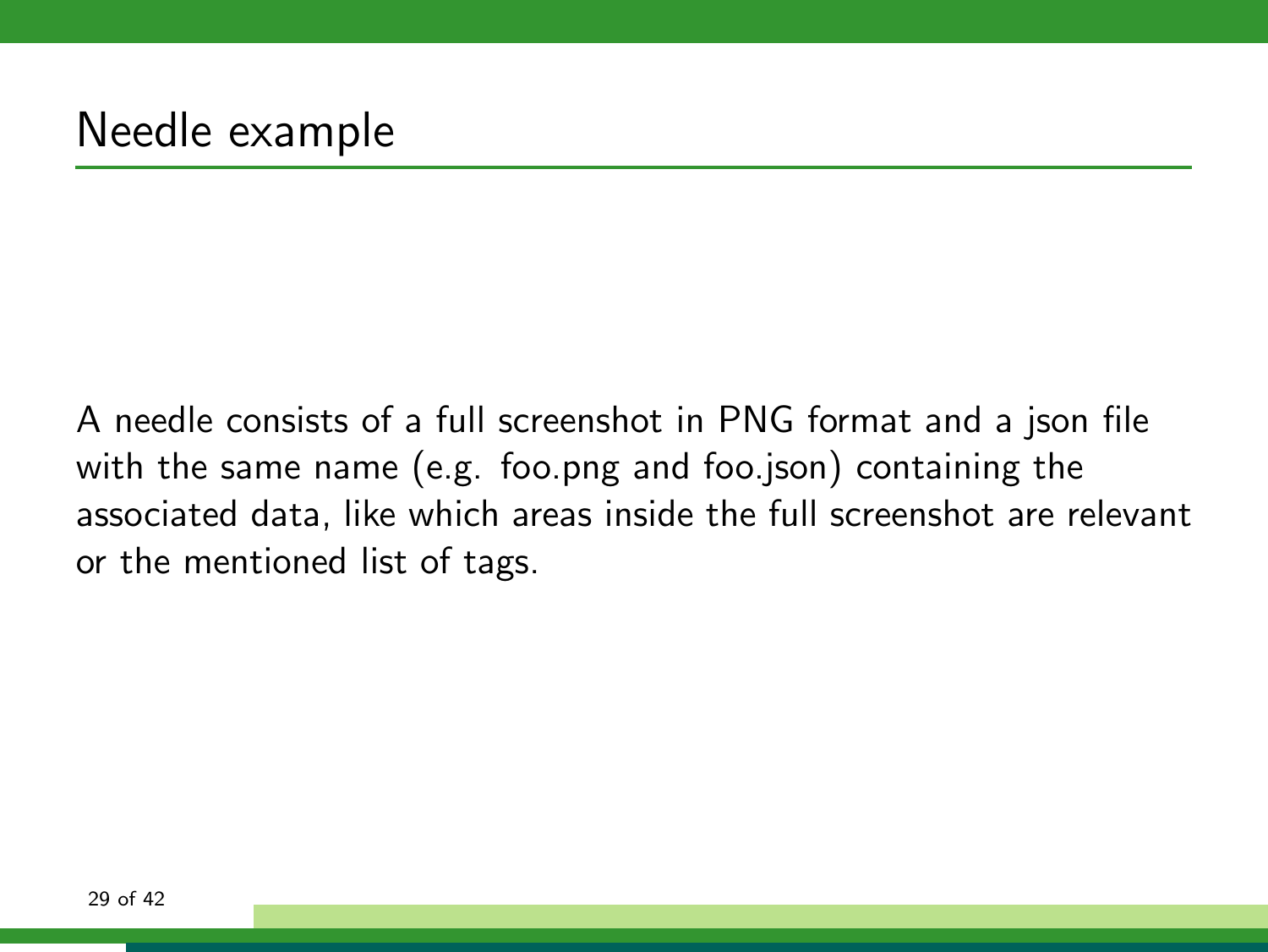### Needle example

```
{
   "area" : [
      {
        "xpos" : INTEGER,
         "ypos" : INTEGER,
         "width" : INTEGER,
         "height" : INTEGER,
         "type" : ( "match" | "ocr" | "exclude" ),
         "match" : INTEGER, // 0-100. similarity percentage
      },
      ...
   ],
   "tags" : [
      STRING, ...
   ]
}
```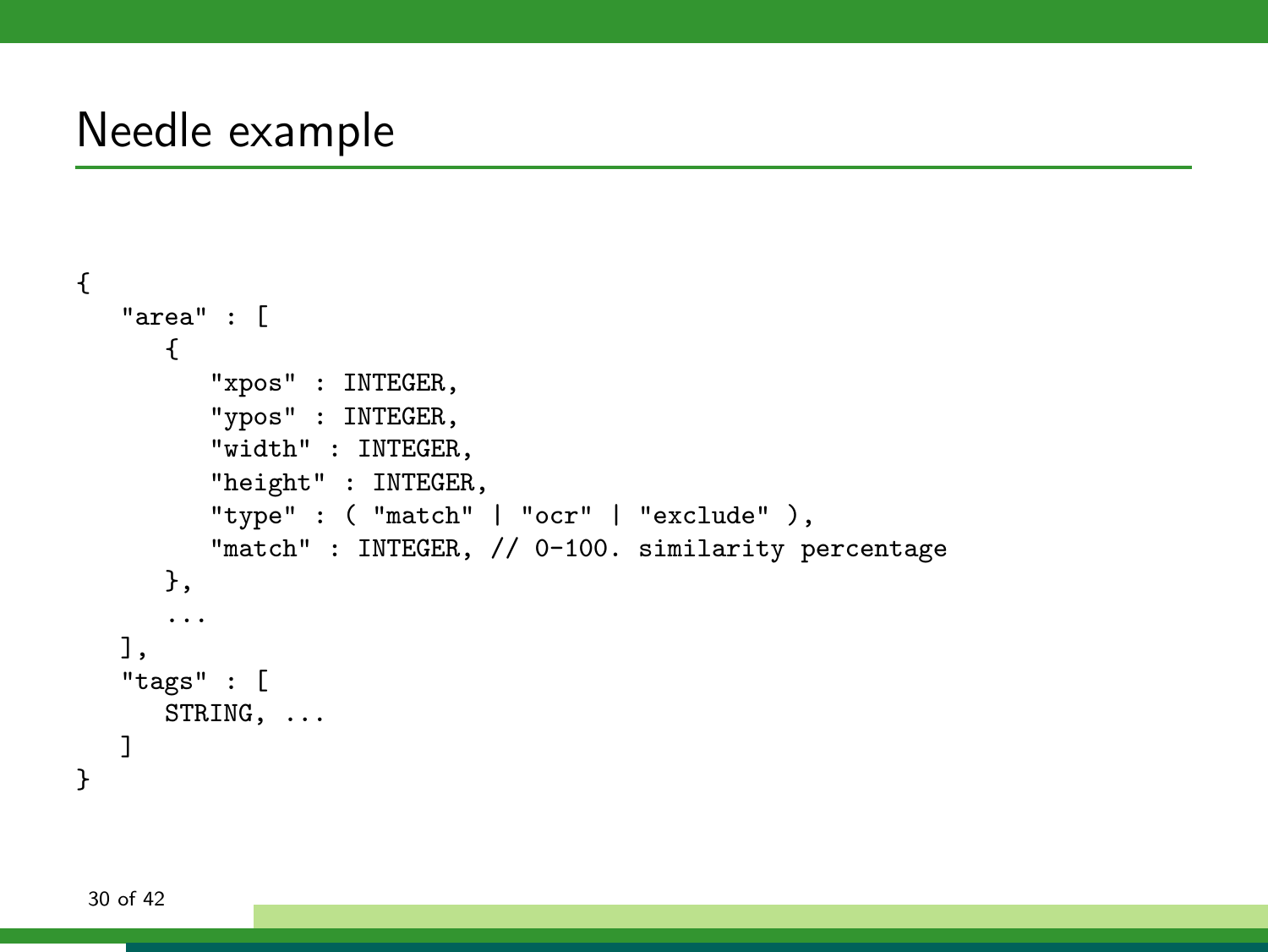### Xterm Example



31 of 42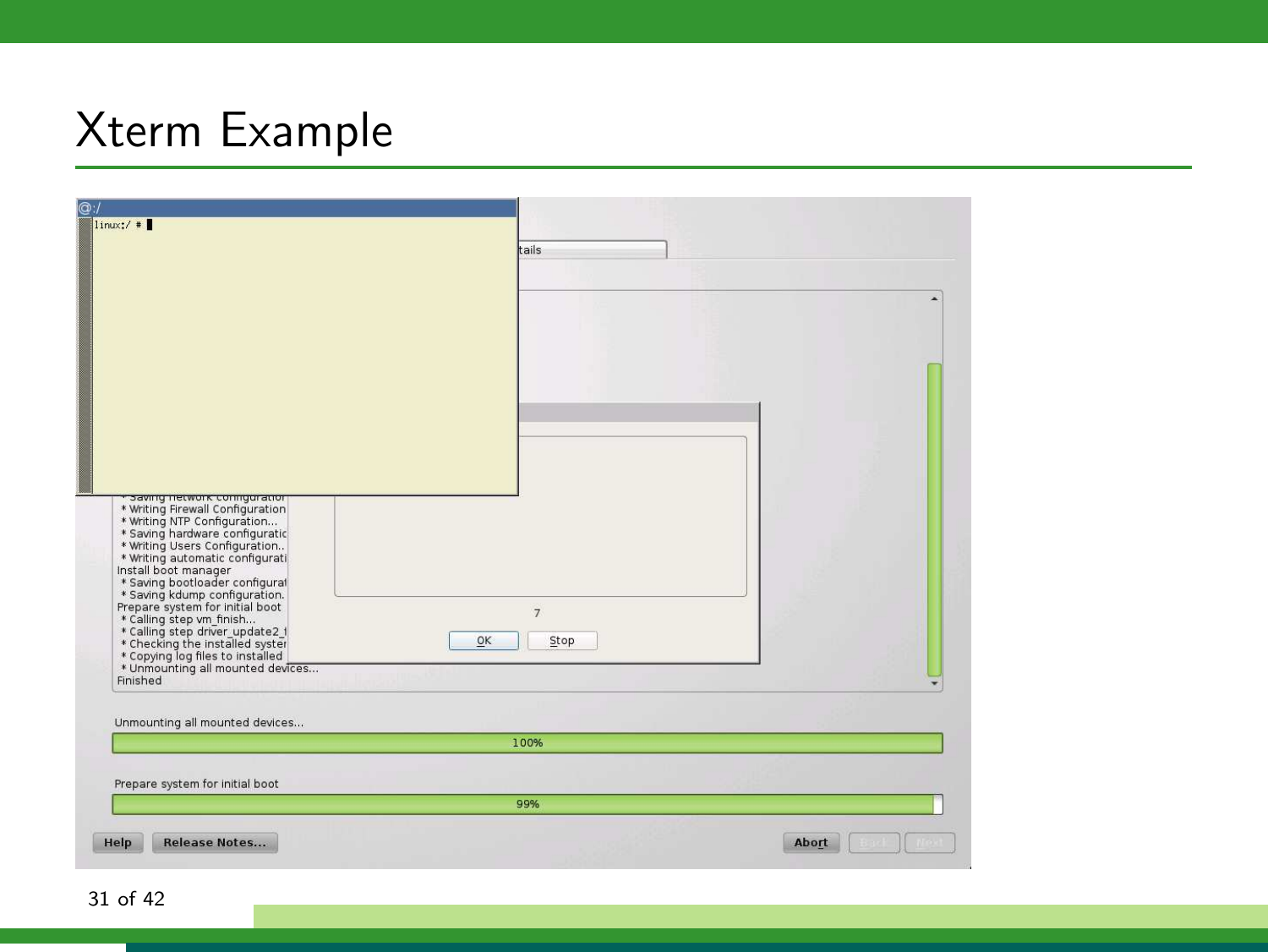### Xterm Example

```
{
  "tags": [
    "xterm-in-yast"
  ],
  "area": [
    {
      "xpos": 5,
      "ypos": 22,
      "width": 434,
      "height": 263,
      "type": "match"
    }
  ]
}
32 of 42
```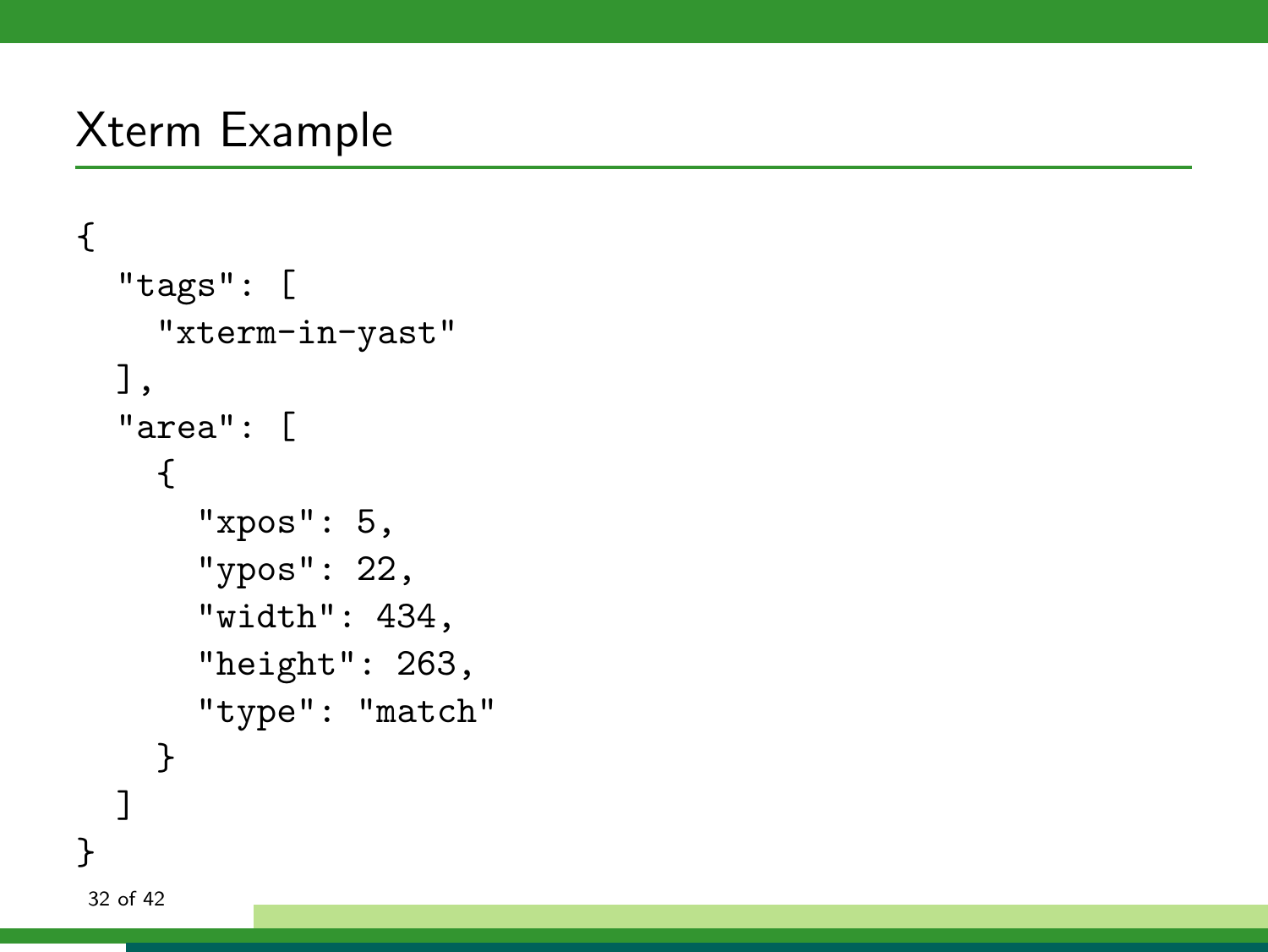### Interactive Mode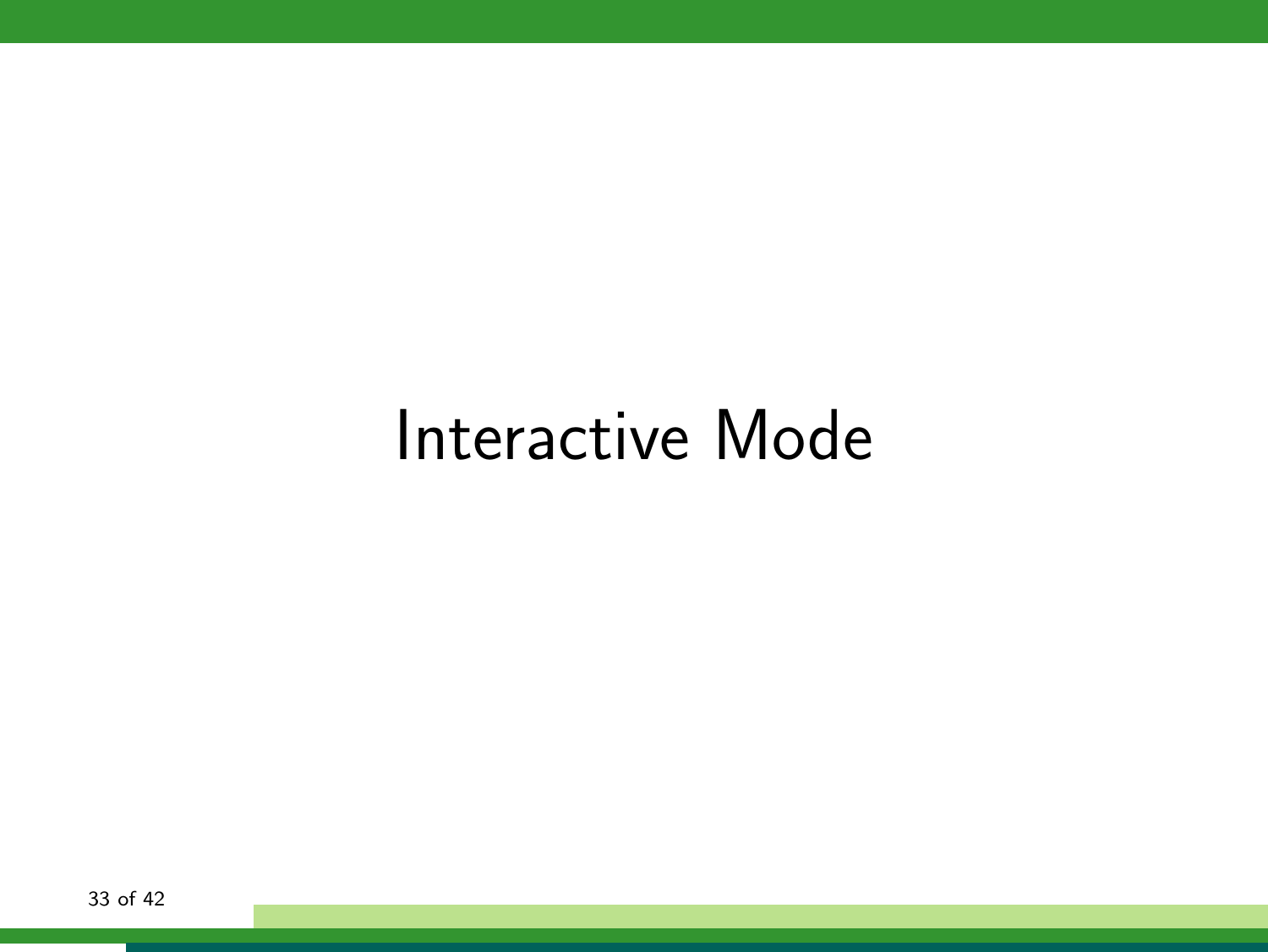There are several points in time during the execution of a job at which openQA tries to match the screen with the available needles, reacting to the result of that check.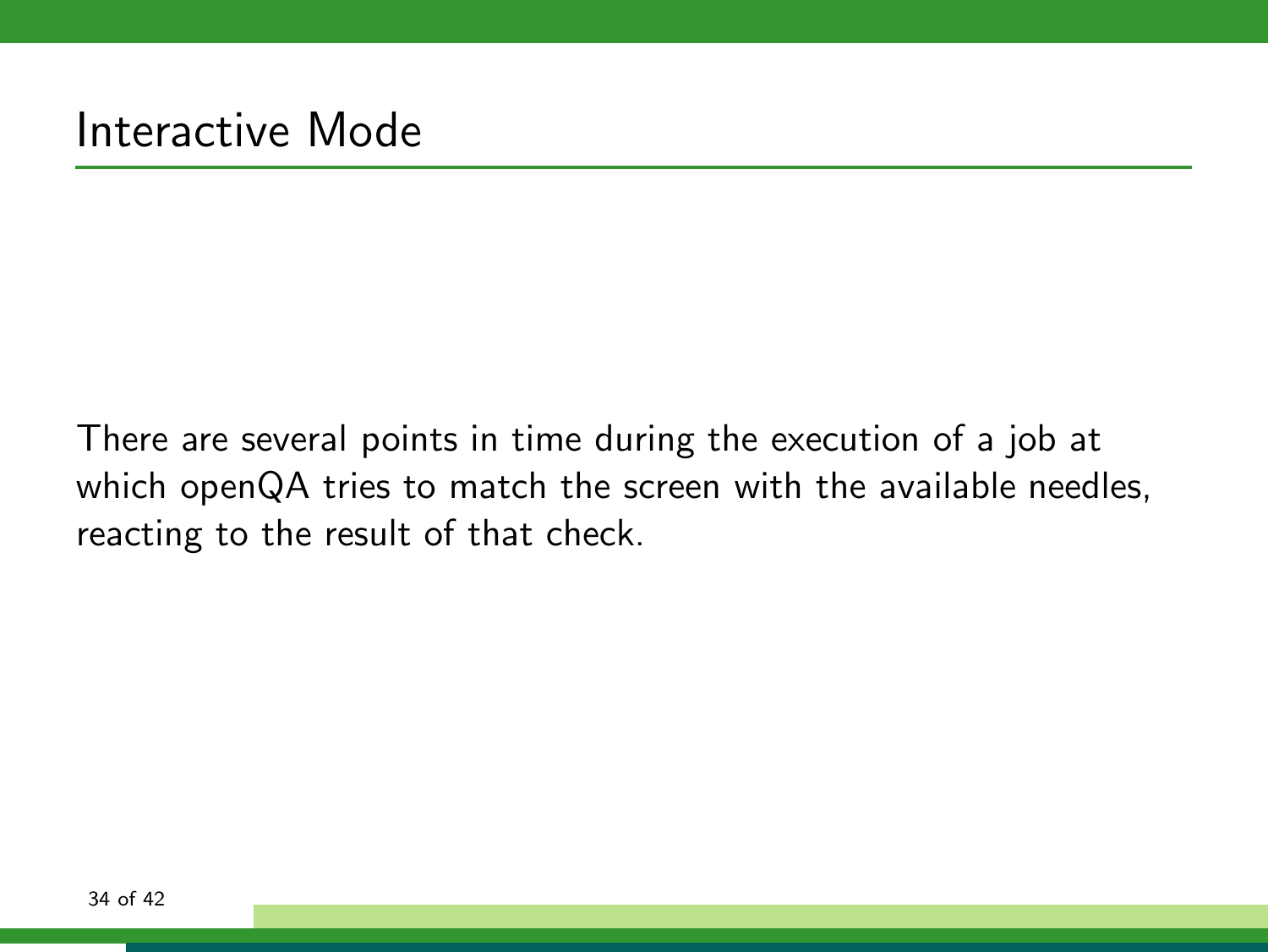If the job is running in interactive mode it will stop the execution at that point, freezing the virtual machine and waiting for user input before proceeding.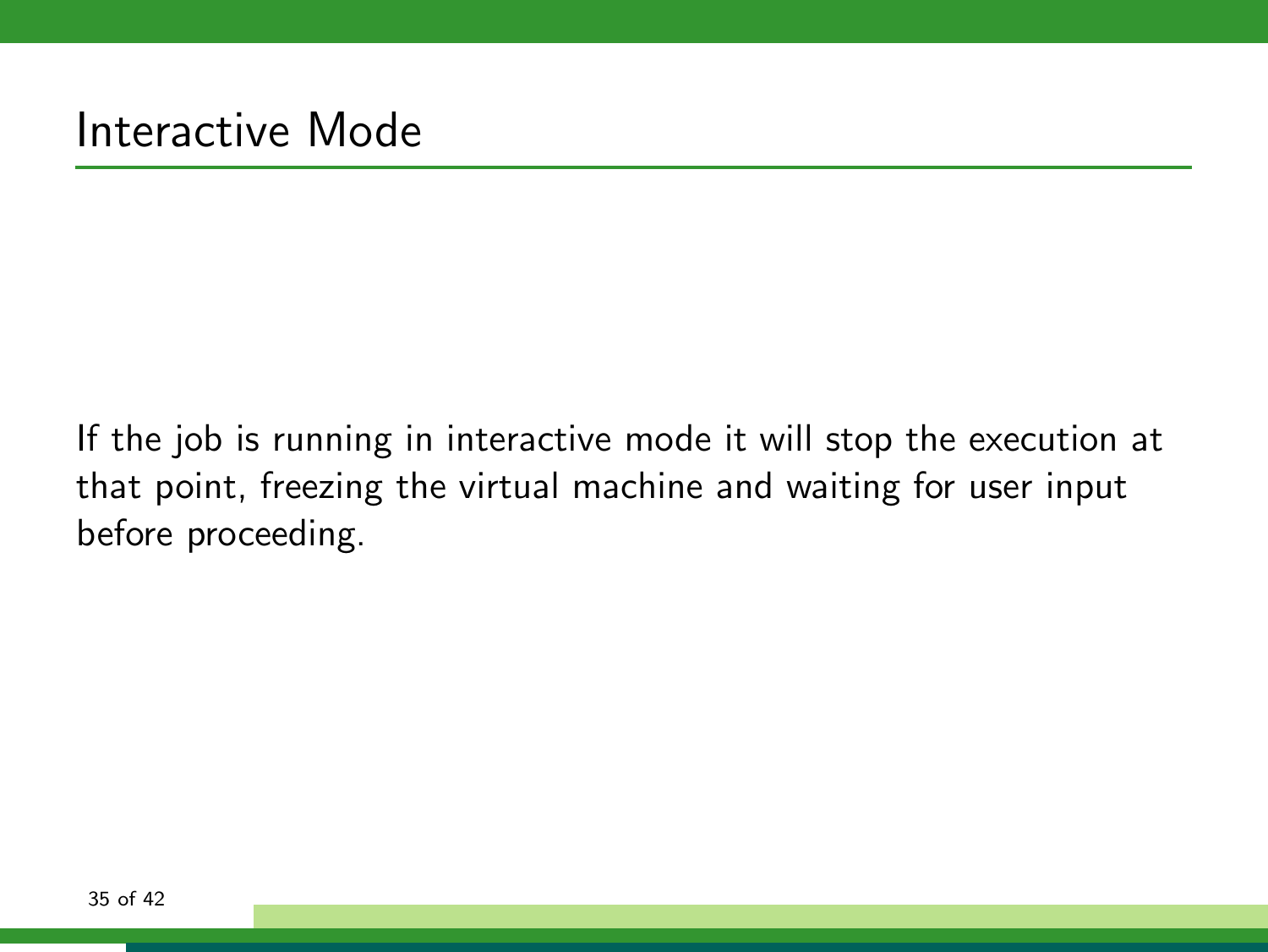At that moment, the user can modify the existing needles or can create a new one using as a starting point either the current screen of the virtual machine or one of the existing needles.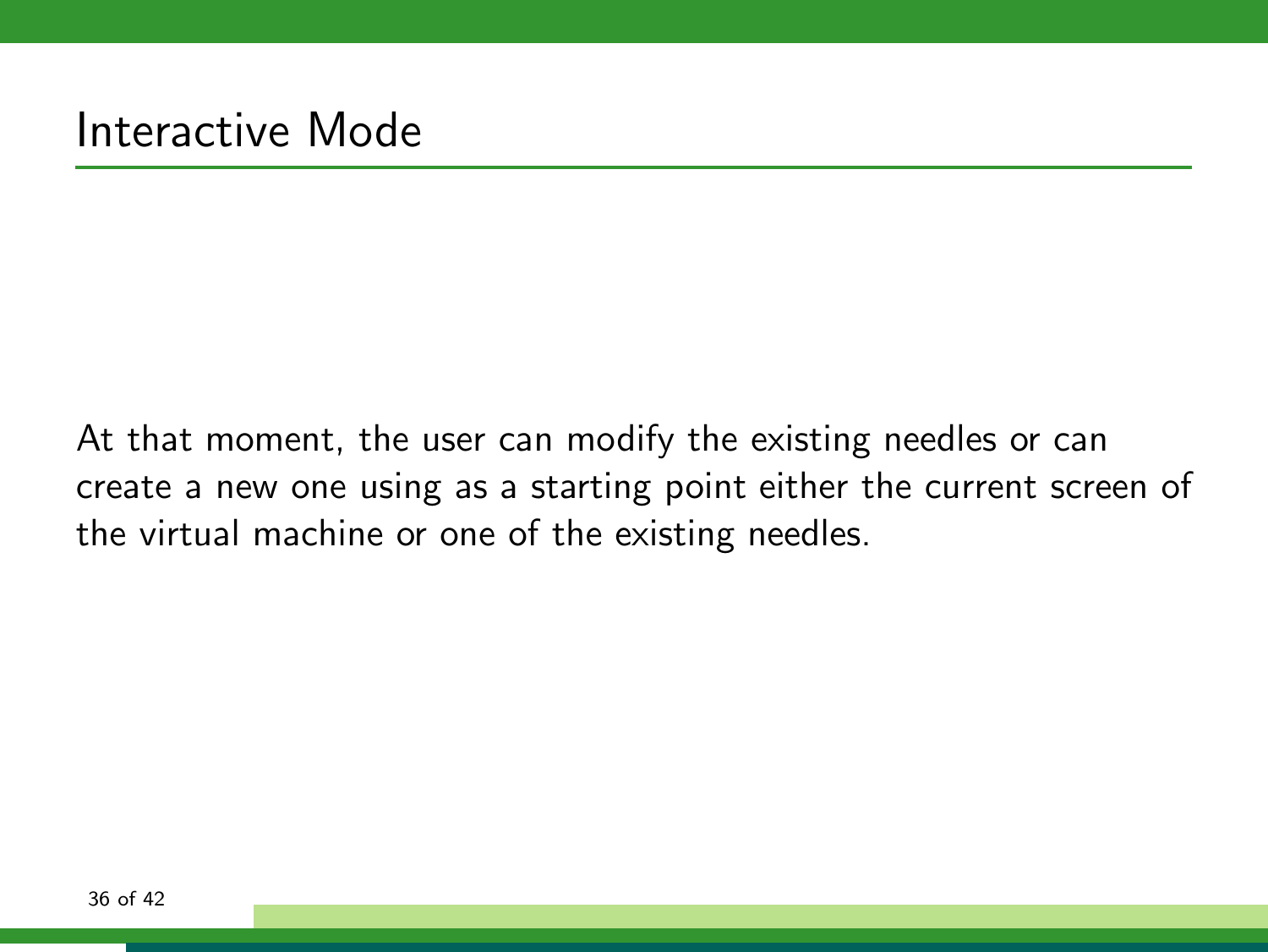Once the needles are adjusted, the user can command the job to reload the list of needles and continue with the execution.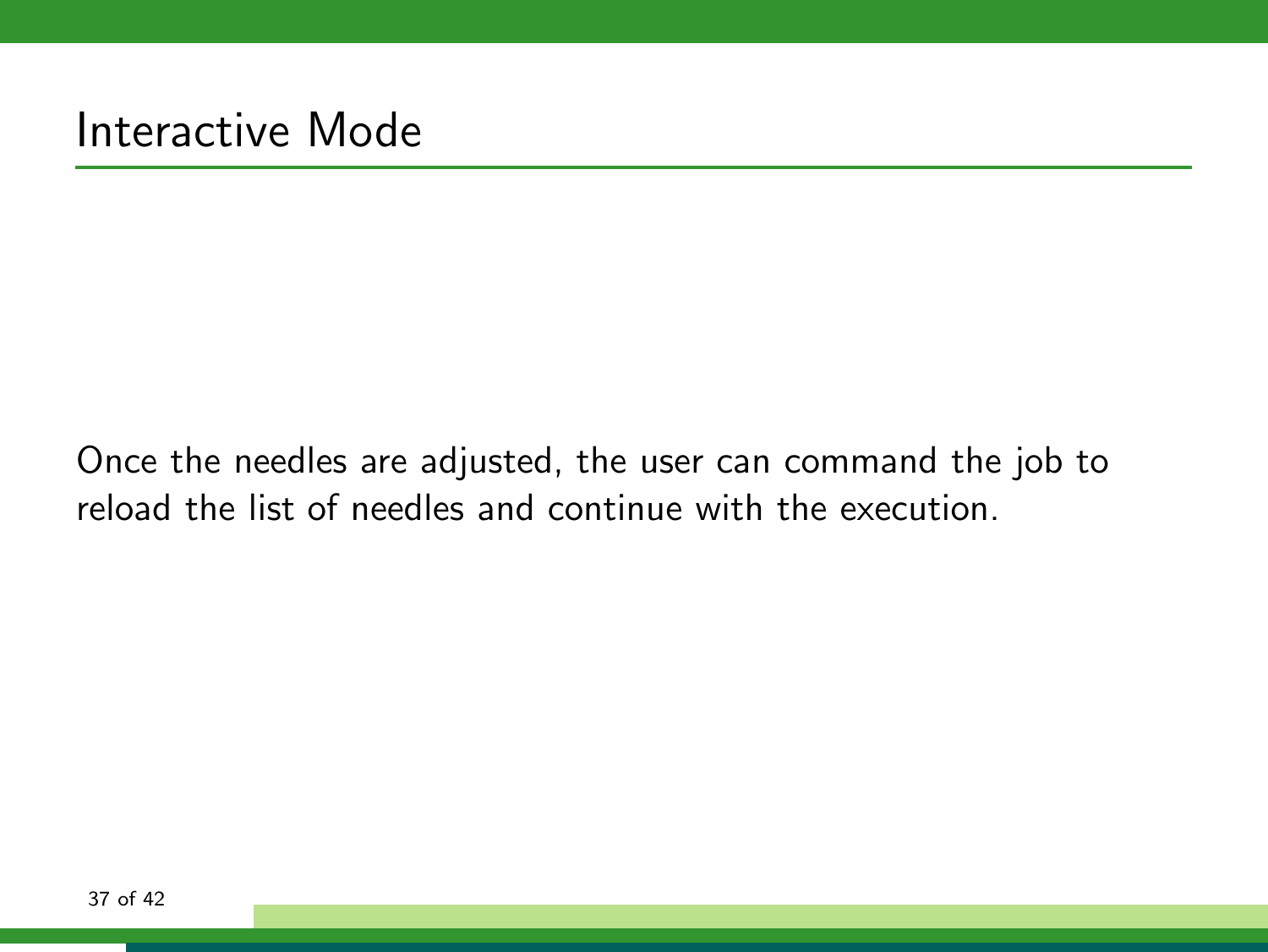The interactive mode is especially useful when creating needles for a new operating system or when the look & feel have changed and several needles need to be adjusted accordingly.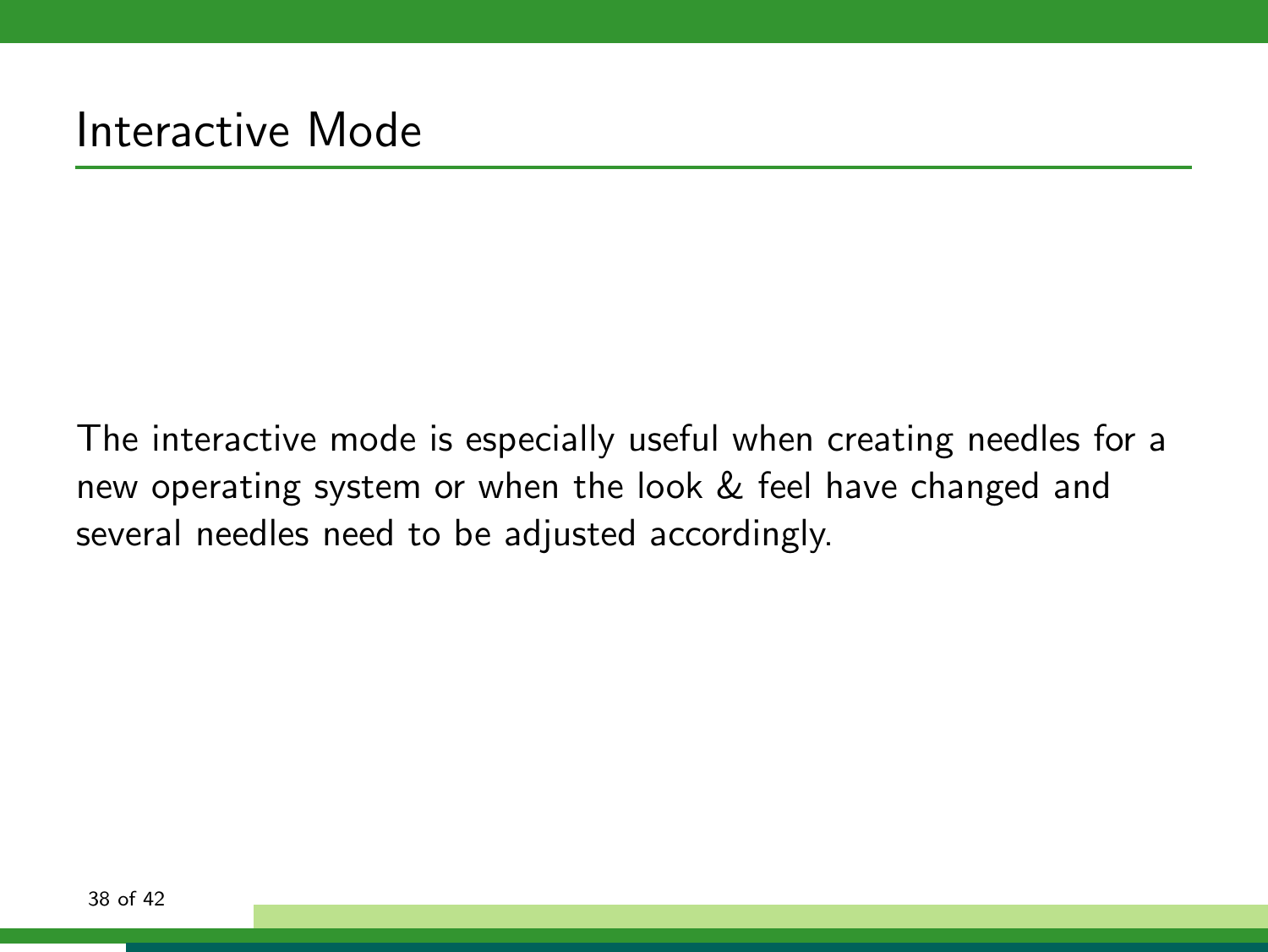# Architecture

39 of 42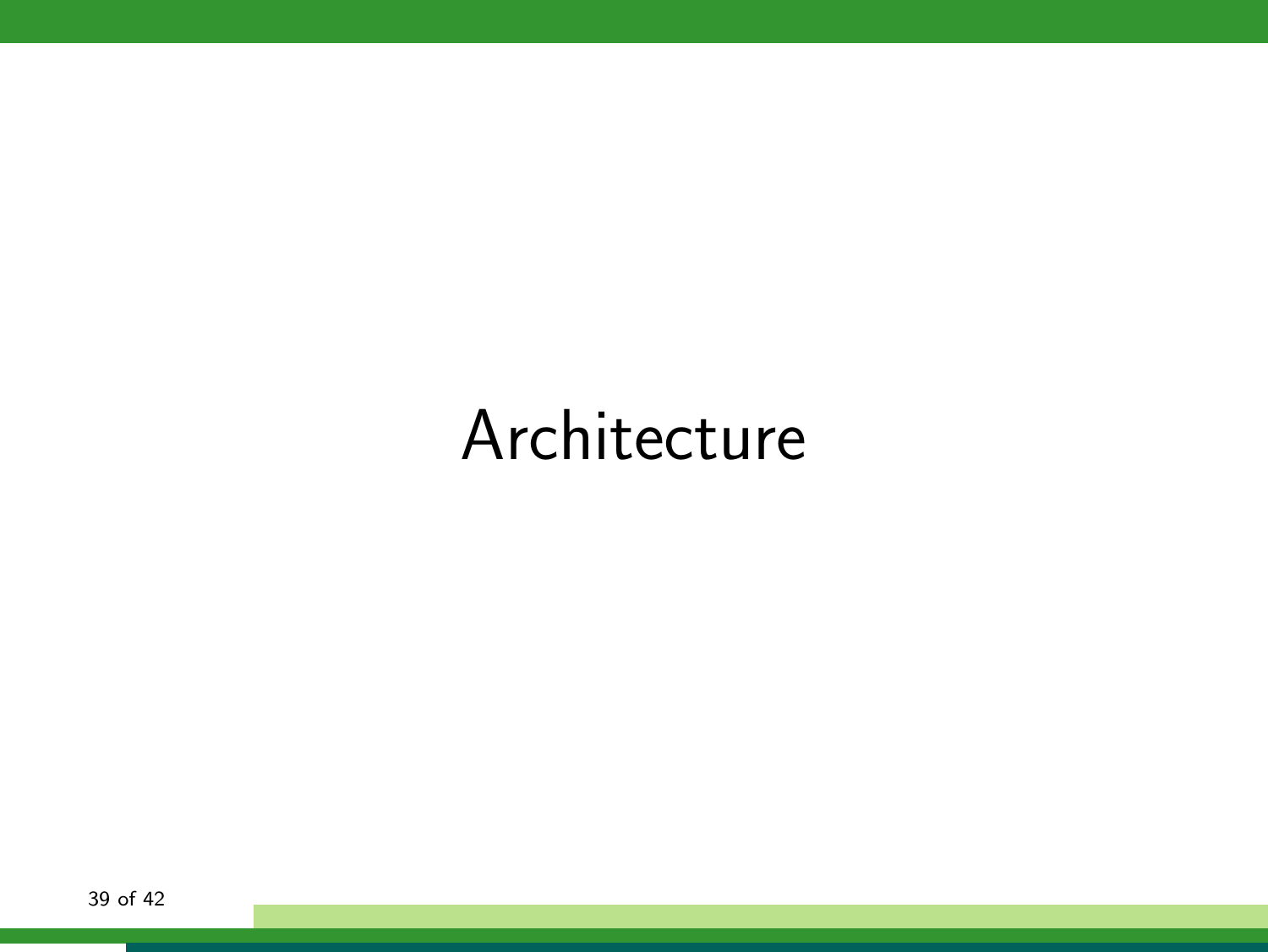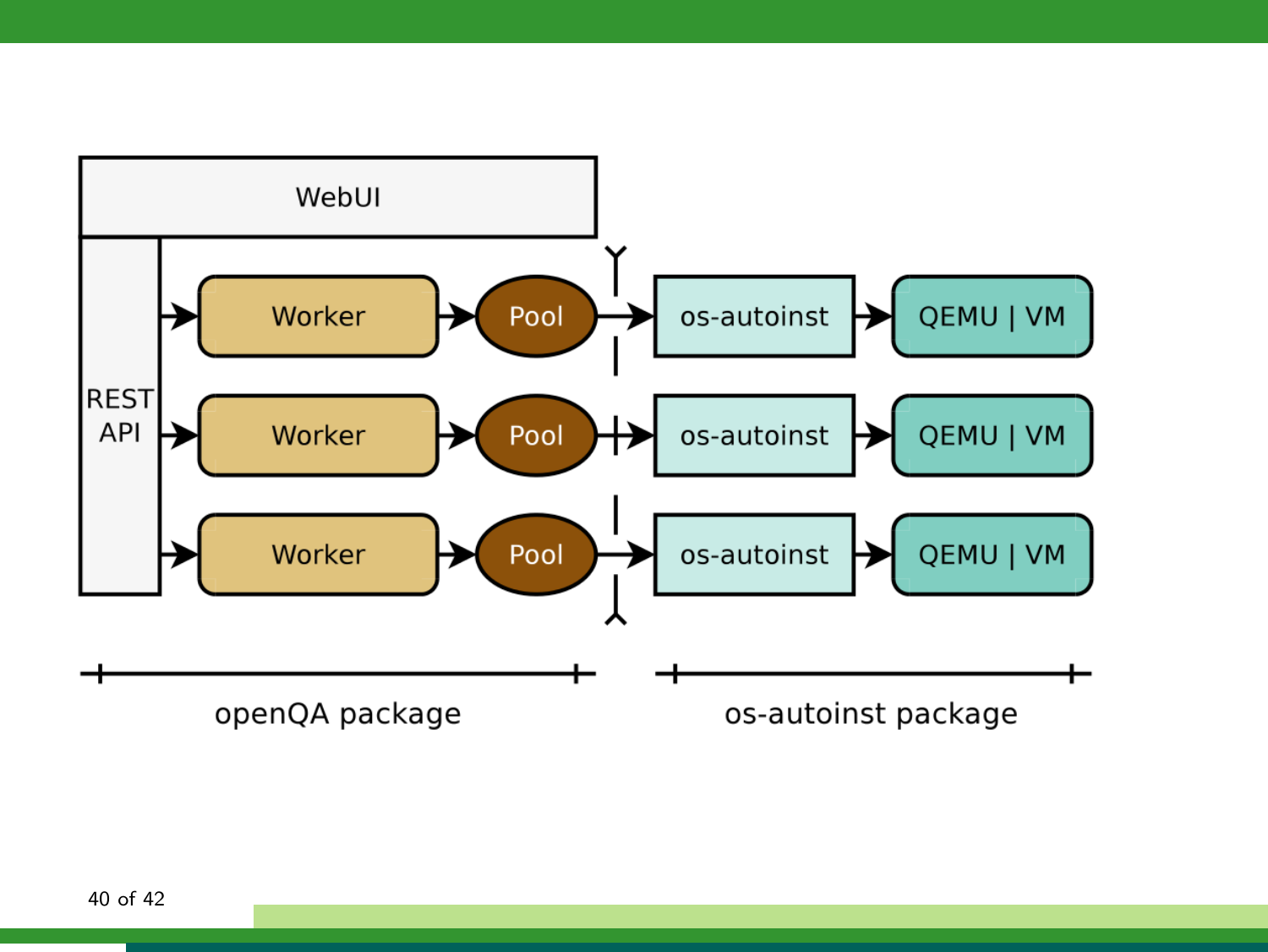- https://openqa.opensuse.org/ [Homepage]
- http://en.opensuse.org/openSUSE:OpenQA [Wiki Portal]
- https://github.com/os-autoinst/os-autoinst [Framework Source]
- https://github.com/os-autoinst/openQA [Web Interface]